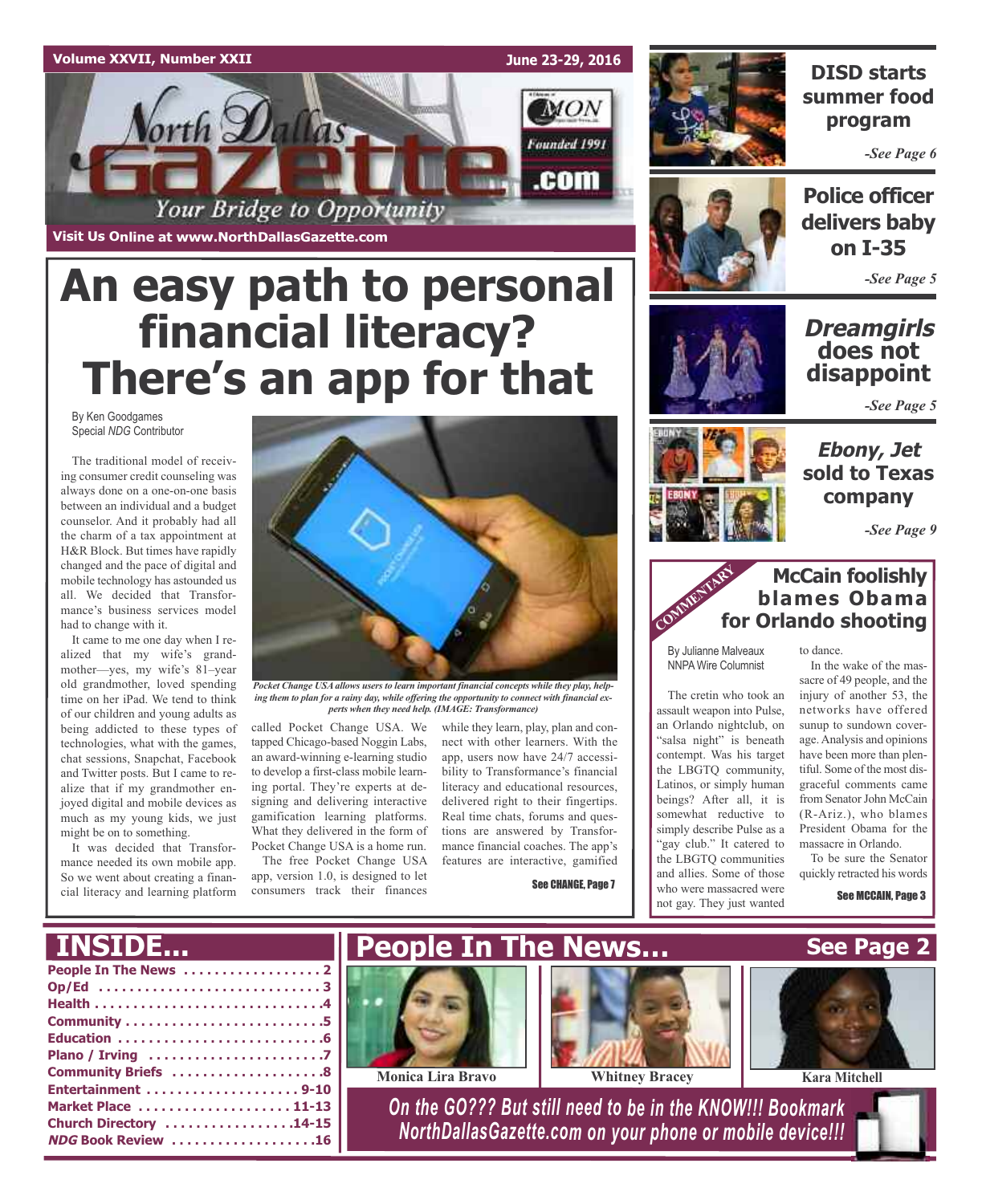#### **People in the News www.NorthDallasGazette.com**

### **MonicaLiraBravo**

The Latino Center for Leadership Development (LatinoCLD) congratulates Monica Lira Bravo, 34, on her election to the Dallas County Community College District (DCCCD) Board of Trustees, District 4. After winning the runoff election on Saturday, Lira Bravo became the third Fellow in the inaugural LatinoCLD Leadership Academy class elected to public office this year and the youngest DCCCD Trustee ever elected. In May, Jaime Resendez, 34, was elected to the Dallas Independent School District (DISD)



Board of Trustees, becoming the first Latino elected to represent District 4. Claudia Sandoval, 26, was elected to the Cockrell Hill City Council in May, becoming the youngest elected official in

#### Dallas County. The Academy is a year-long educational and leadership training program for promising leaders interested in serving their community through policy roles and elected or appointed office.

"Through my participation in the Academy, I felt I could make a difference in my community so long as I was passionate about the cause and willing to put in the hard work," said Monica Lira Bravo, DCCCD Trustee-elect.

Of the 14 Fellows in the inaugural class, six serve on city boards, 12 serve on city and/or organization boards, and four filed to run for office in 2016. Three were recently elected. The fourth, Victoria Neave, is running to represent House District 107 in the Texas House of Representatives in the November election.

"We're pleased that the Academy served as a pipeline for these qualified young professionals to enter public office," said Jorge Baldor, LatinoCLD Founder.

"The inaugural class has demonstrated the many ways one can use their experiences to benefit our city and state as a whole."

Participants in the inaugural class have had the opportunity to interact with dozens of elected and appointed officials, thought-leaders, journalists, and campaign professionals. These individuals include: Former Mexican President Vicente Fox, Mexican Ambassador to Egypt Jose Octavio Tripp, Former Secretary of Housing and Urban Development Henry Cisneros, U.S. Congressman Marc Veasey, Former U.S. Congressman Mickey Edwards, Tallahassee Mayor Andrew Gillum, Albuquerque Mayor Javier Gonzalez, Texas State Representative Mary Gonzalez, DCCCD Board of Trustees member Diana Flores, former U.S. Census Bureau Director Steve Murdoch, Washington Post reporter Ed O'Keefe, Republican strategist Dr.Juan Hernandez, and

many others.

"The Academy is a resource for young professionals who are considering making a difference in their community through policy roles or elected or appointed office," said Miguel Solis, LatinoCLD President. "Through training and networking opportunities, the A c a d emy serves as a pipeline to cultivate the strong policy and appointed or elected leaders of tomorrow."

"The Leadership Academy motivated me to become more involved in my community and to seek elected office," said Claudia Sandoval, Cockrell Hill Councilwoman.

### **Whitney Bracey**

Texas Woman's University's fashion student Whitney Bracey embodies today's Texas woman. She is an athlete and a fashionista, an entrepreneur and an advocate, an employee and a student, and she embraces each of these qualities and uses them to drive her passion to start a fashion company that is inclusive of all women.

Even her height is impressive — Bracey stands at 5'10," and an easy 6'2" with her heels on, and she dresses with simple sophistication- the essence of



style. Her sharp mind and keen business sense blend seamlessly with her genuine love for fashion and desire to serve others. This becomes immediately evident when she describes her business/brand name, Mahogany Blues Apparel LLC.

Meet the Mahogany Blues woman, the type of woman Bracey pictures when she designs swim and dancewear: "She's comfortable in her own skin and doesn't mind being the center of attention, but she doesn't actively seek it out. She's confident, she does her own thing, she seeks the joy in life, and she owns it."

Naturally, this persona description reflects Bracey. **Athlete andFashionista**

Bracey's love for fashion began at age six, when she decided her Barbie Dolls needed new outfits. She

would tear and cut her socks and shirts, and resew them to make clothes for her dolls. Eventually, her mother caught on to what she was doing, and taught her how to sew by hand and later, on a sewing machine. Her passion for fashion extended beyond dolls, and eventually Bracey began sewing her own clothes.

"I would make my own clothes; I loved sewing my name and initials onto my shirts and pants," Bracey said. "It was my way of letting people know it was mine."

Her last name was also found on the back of another important piece of clothing — her basketball jersey. Bracey was accepted to TWU in 2004 on a basketball scholarship and as a fashion major. "I was able to play basketball and learn fashion- my two favorite things," she said.

She attended the university full time until 2007, when she decided to gain more business and design knowledge. Bracey joined forces with a friend to design custom swimwear for beauty pageants. Over the years, Bracey took note of the lack of diversity in color of ballet leotards and began designing various shades of brown leotards specifically for women of color.

#### **Entrepreneur and Advocate**

"One of my good friends owns an organization — Brown Girls Do Ballet, and she was telling me all ballerinas of color have to dye their leotards, usually by tea dying or coffee dying them," said Bracey.

Bracey explains this process entails dipping leotards into dark steeped tea or brewed coffee until the desired shade is reached. Dancers will also "pancake" makeup onto the leo-

#### See BRACEY, Page 8

### **Kara Mitchell**

Kara Mitchell is a rising senior at the University of North Carolina at Chapel Hill where she is working to earn a Bachelor of Arts in Economics and Public Policy and a minor in Social and Economic Justice. Prior to SELI, Kara served as an intern for the Historically Black Towns and Settlements Alliance, a math instructor for the Mathnasium of Durham-Chapel Hill, a policy research assistant for the University of North Carolina Public Policy Department, and a peer tutor at the University's Learning Center. She has also served as a teaching assistant in the Economics Department and is the Co-President of the Car-



#### olina Economics Club.

This summer, Kara is interning with Texas Appleseed based in Austin, Texas that works for justice for underrepresented Texans--including children, low income families, and those with disabilities. She will research how the school-to-prison pipeline is impacting students in Texas this summer and strategies for improving discipline policies and practices.

"Most of my research and policy writings have been concerning the achievement gap in North Carolina public schools, early childhood education, the racial bias of standardized testing, and the school-to-prison pipeline. Through my Public Policy department, I have been able to conduct quantitative research on policies that have been used as alternatives to the zero-tolerance polices that currently harm and criminalize Black students, Latinx students, LGBTQ students, low-SES students, and students with disabilities.

In addition to my classes, I work as a math instructor at Mathnasium, where I tutor k12 students in math. Also, as a member of Black Student Movement, I volunteer as a tutor and mentor in Chapel Hill-Carrboro public schools. Many of the students I tutor in the public school where I volunteer are Black or Latinx, and most of them come from families with lower socioeconomic statuses (SES). The work I do with my students, both at Mathnasium and in the public middle school, allows me to hear from students who are currently being impacted by the pipeline.

I am excited about SELI because I will be near so many people who are invested in making public education equitable for all students, particularly students of color and students from low SES families," said Kara.

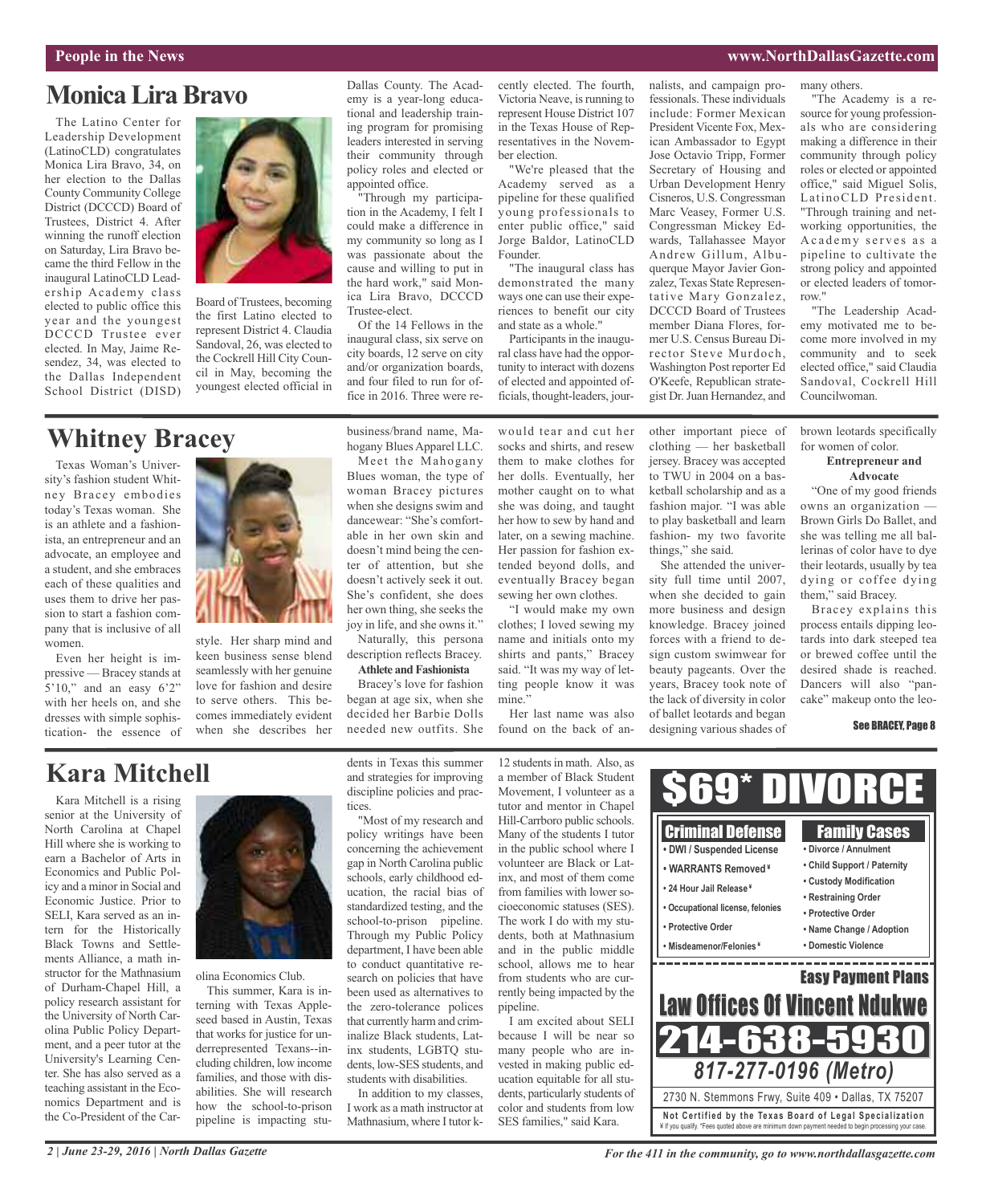#### **www.NorthDallasGazette.com Op-Ed**



*North Dallas Gazette assumes no responsibility for unsolicited material and reserves the right to edit and make appropriate revisions.*

### *"Do what you say you are going to do ... when you say you are going to do it.*

**Publisher's Office:** publisher@northdallasgazette.com

**Sales Department:** marketing@northdallasgazette.com

#### **Editorial Department:**

editor@northdallasgazette.com

### **Online:**

www.NorthDallasGazette.com www.twitter.com/NDGEditor www.facebook.com/NorthDallasGazette www.pinterest.com/NDallasGazette

### STAFF

**Chairman Emeritus** *Jim Bochum 1933 – 2009*

**Published By**

**Religious/ Marketing Editor**

### *Minority Opportunity News, Inc.*

**Web Master** *Todd Jones*

**Special Projects Manager** *Edward Dewayne "Preacher Boy"Gibson, Jr. James C. Allen*

#### **Community Marketing** *Nina Garcia*

#### **Advisory Board:**

*John Dudley Myrtle Hightower Fred Moses Annie Dickson Cecil Starks Willie Wattley Coty Rodriguez-Anderson B. J. Williams Denise Upchurch Barbara Simpkins, ADVISORY BOARD SECRETARY*

*Shirley Demus Tarpley*

#### **Contributing Writers**

*Jackie Hardy Terri Schlichenmeyer Nicole Scott Michael Watts McKenna Wierman Hope Oriabure-King*

#### **Production**

*Margaret Freelon David Wilfong*

#### **Advisory Board Committees:**

*Public Relations Planning and Implementation* Cecil Starks, CHAIRPERSON

*Business Growth Referral* John Dudley, CHAIRPERSO

*Program Policy Development* Annie Dickson, CHAIRPER

*Quality Assurance* Myrtle Hightower, CHAIRPERSON Coty Rodriguez

*The North Dallas Gazette, formerly Minority Opportunity News, was founded in July 1991, by Mr.Jim Bochum and Mr.Thurman R. Jones. North Dallas Gazette is a wholly owned subsidairy of Minority Opportunity News, Inc.*

### **Where are the African American and Latina Mark Zuckerbergs and Cheryl Sandbergs?**

By Hill Harper NNPAGuest Columnist

The question, which came from a participant in a minority business empowerment seminar, quieted the room. The answer is simple: "They're out there. But they don't have a data plan."

That seems glib. But truth comes best in a simple package. The digital divide is real. Millions of brilliant, creative thinkers are still left behind, because they don't have affordable access to the Internet. So what can we do to change this paradigm? We can go mobile.

Mobile technology has changed our world. Those of us who are already part of the mobile revolution know this innately: to be without our smartphones is to be isolated. It's standing in a field, watching the train flash by. It's trying to find a book in the dark when others are holding flashlights

But we're not done yet – not until we've brought that change across the digital divide.We know what it means to be connected. And we know that to fully bring change, we have to bring that connection to the populations who today may not have access. Mobile tools don't work when you can't get to them.

This issue matters more than ever because being "unconnected" now means so much more than not having the chance to stream Netflix or send tweets. It means being unable to access the myriad of business and entrepreneurial opportunities that

exist across today's vibrant technological landscape. It means not having an on-ramp to healthcare and educational information that could transform or save a life. It means being stuck in the 20th century at a time when the 21st century economy is finally kicking into high gear.

Imagine someone who isn't connected or someone that has a mobile device, but can't access more online data because they exceeded their

See DIGITAL, Page 11

### **Letter to the Editor: Follow-up on the stigma of chronic disease**

Congresswoman Johnson's recent op-ed sheds important light on a national epidemic. Seven out of every ten individuals nationwide will eventually succumb to chronic disease. While chronic illness afflicts people regardless of race, ethnicity or gender, it can have a far greater impact for those of us who are

unprepared for the high costs of medication and treatment.

At this very moment, millions of Americans are forced to go without medications that can better their lives. Although most chronic disease patients have valid insurance, it's es-

#### See LETTER, Page 4

### **MCCAIN,** continued from Page <sup>1</sup>

and said that he "misspoke." But he started out by saying that he held President Obama "directly responsible" for the massacre in Florida. He explained that, because President Obama pulled U.S. troops out of Iraq, he created the vacuum that ISIS came to fill.

McCain was harsh in his excoriation of President Obama, and his harshness was misplaced when it was issued, on the same day that President Obama visited Orlando to meet with the families of those murdered. If you look into a dictionary under "sore loser" you will find a photograph of Arizona Senator John McCain. He still has not recovered from the whipping he took when then-Senator Barack Obama beat him for the Presidency.

While he can only blame himself, his poorly executed campaign, and his poor choices (Sarah Palin, anyone?), he is far more comfortable venting against President Obama than he is exploring his own failures.

Florida's Republican Governor Rick Scott is another politician who has made unfortunately inappropriate statements. Deflecting

questions about assault weapons, he says he prefers to talk about eliminating ISIS. He behaves as if legislators have only a one-track mind.

While it is appropriate to talk about managing ISIS, it is also appropriate to talk about the easy access that anybody has to assault weapons. If you are on the no-fly list, the adage goes, you ought to be on the nobuy list. Not that it helps as much as it should – there are too many ways to buy guns, ammunition, and body armor legally and under the table.

It does not erode anyone's second amendment rights to restrict their right to assault weapons. One does not need a automatic weapon and thousands of rounds of ammunition to protect oneself or, for that matter, to "hunt." Whenever those NRA folks start talking about hunting, though, I really want to know what (who) it is they want to hunt. It is entirely appropriate to restrict access to assault weapons, but for some reason rabid Republicans resist.

President Barack Obama has had to take on the role of Empathizer-in-Chief several times during his presidency. In the last year, he has had to deal with the shootings at Emanuel AME Church (June 2015, 9 casualties), at the Chattanooga Recruiting Center (July 2015, 4 casualties), Roseburg Community College (October 2015, 10 casualties), the San Bernardino Community Center (December 2015, 14 casualties), and now the tragedy in Orlando. He has been consistent in calling for assault weapons bans, and his opponents have been consistent in opposing such bans. And they have been irresponsible in their rhetoric of opposition. Senator John McCain stands at the tip of the iceberg.

Donald Trump is worse than Senator McCain. He has said that our President is sympathetic to ISIS terrorists. Like McCain, he quickly suggested that President Obama has some culpability in the Orlando massacre. What nonsense! Trump should be ashamed, if he is capable of such, for turning a tragedy into political manipulation. So should McCain.

McCain says he "misspoke," but what he really needs to do is apologize. He has no right to accuse President Obama of being "directly responsible" for the Orlando killings. He was wrong, simply wrong. His statement was not a slip of the lip, but a calculated attempt to disparage our President for partisan purposes. McCain has been a victim of Donald Trump's venom.

In the wake of a tragedy, our nation's leaders ought to follow our President's leadership in offering empathy. We ought also look at ways to prevent further tragedy. Banning assault weapons is one way to offer some solutions, and some Democrats have attempted to deal with that, despite resistance.

Loose lips are inappropriate in the wake of this tragedy. Shame on you, Donald Trump and John McCain, for attempting to turn tragedy to your political advantage with your foolish words.

*Julianne Malveaux is an author, economist and Founder of Economic Education. Her latest book "Are We Better Off? Race, Obama and Public Policy" is available to order at juliannemalveaux.com. Follow her on Twitter @drjlastword.*

## **Editor** *Ruth Ferguson*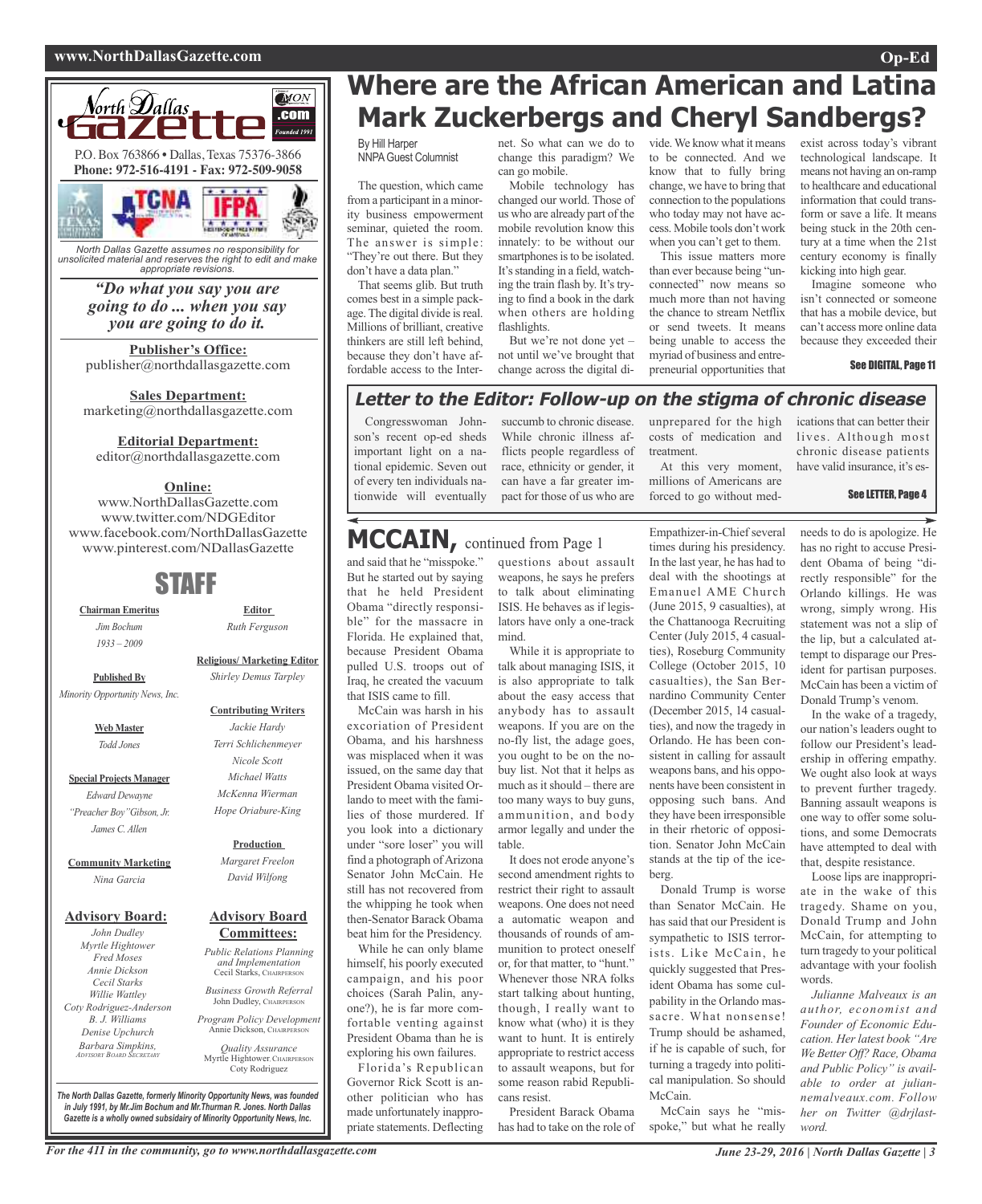### **Health www.NorthDallasGazette.com**

## **The world is 71 percent water, children are 100 percent curious**

FORT WORTH – Last year, there were 14 fatal drownings in Tarrant and Dallas counties, including four deaths at apartment complexes.

The YMCA of Metropolitan Fort Worth's "Safety Around Water" program is diving in to make water safety more accessible through water safety lessons for resident children at 20 apartment complexes in the Fort Worth area. Children at the apartments will receive four-week sessions, with two free water safety instruction each week – both in water and on land – through the Y's second an-



nual "Safety Around Water" program.

• A total of 20 apartment complexes will be included this year, thanks to additional funding from donors.

• Sessions are four weeks each, meeting two days each week for 30 minutes each

• First sessions begin June 6 and run through June 30 at nine apartment complexes; two sessions per apartment complex.

• The second sessions at 11 apartment complexes will begin in July with the same structure.

• No advance registration for participants required.

"All children need to be equipped with the tools they need to be confidant in and around water," said Tony Shuman, president and CEO of the YMCA of Metropolitan Fort Worth. "Teaching children how to be safe around water is not a luxury; it is a necessity. Our 'Safety Around Water' program equips kids with basic

water safety skills, all at no cost."

The YMCA also offers both group and private swim lessons for people of all ages, including trained instructors who emphasize five components of swim lessons: personal safety, personal growth, water sports & games, rescue and stroke development. Learn more about swim lessons offered at 11 Fort Wortharea branches at www.ymcafw.org. Scholarships are available based upon need.

An additional component of the YMCA of Metropolitan Fort Worth's Safety Around Water initiative has

been funded by the National Swimming Pool Foundation, with a Step Into Swim Campaign Support Grant to provide swim instructions for day campers who do not pass the Y's swim test. Those campers can receive four free lessons for the rest of their day camp, along with a 50 percent discount on YMCA swim lessons.

"With these two components, our Safety Around Water efforts just enhance the YMCA's traditional swim lessons to reach even more kids with vital water safety instruction," said Shuman.

### **AARP: 1 in 5 Texas nursing home residents are given unnecessary drugs**

 $AUSTIN - Nursing$ homes in Texas rank among the nation's worst offenders in improperly prescribing antipsychotic medications, according to new data that sheds light on the state's inadequate attempts to deal with the problem of chemical restraint of vulnerable people in long-term care facilities.

In the latest report on the issue from the Centers for Medicare & Medicaid Services, Texas ranks 48th in the nation in the prevalence of antipsychotic use for longstay nursing home residents. The report shows that roughly 1 in 5 residents -- or about 19,000 people each

month -- in Texas' 1,200 plus nursing homes are being inappropriately given the powerful drugs, which can result in serious harm.

"The misuse of antipsychotic drugs as chemical restraints is an all-too-common but preventable practice," said AARP Texas Director Bob Jackson. "It's time for the industry, state regulators and legislators to end this harmful tactic."

Antipsychotics are approved mainly to treat serious mental illnesses like schizophrenia and bipolar disorder. But federal and state reports show that nursing home residents are receiving antipsychotic drugs

for off-label uses, sometimes to suppress the anxiety or aggression that can go with Alzheimer's disease and other dementia.

For elderly residents who have dementia, medical experts and government officials say antipsychotics are only appropriate in a small number of instances. Significant morbidity -- including higher blood sugar and cholesterol levels, weight gain, increased risk of falls, and decreased cognition – also are associated with the use of antipsychotics. These complications can lead to or cause a worsening of heart disease, cancers and other diagnoses known to affect

older adults.

In 2015, the Texas Sunset Advisory Commission found serious flaws in the oversight of nursing homes in Texas. It called on the Legislature to enact a slate of reforms to clamp down on bad actors in the nursing home field. Though widely supported in the Legislature, most of the recommendations have not been enacted into law.

"When the Legislature reconvenes in January 2017, AARP Texas will again urge lawmakers and other state officials to prioritize and pass legislation to improve nursing home quality in Texas," said Jackson.

**Reminder to not leave children in hot vehicles this summer** ture climbs three to five

With hot summer days ahead, McKinney Fire Department is warning parents and caregivers to take extra precautions to prevent leaving children alone in cars. Nationwide in 2015, 25

children died from heat stroke in cars and already this year 13 children have died in hot cars, a 240% increase from where we were nationwide this time last year. Temperatures in North

Texas are climbing, and the McKinney Fire Department (MFD) reminds parents and caregivers to take precautions to avoid leaving a child in a vehicle.

See HEAT, Page 13

times faster than adult's, especially in a hot car. In less than 30 minutes, the temperature inside a car can in-

**LETTER,** continued from Page <sup>2</sup>

timated more than 30 percent of them still cannot afford their treatments.

As the executive director of a co-pay charity assistance that helps under-insured patients access expensive specialty therapeutics, I want to echo support of Rep. Johnson's statement that "the appearance of someone

with a chronic disease is often a poor indicator of how their illness affects them." For those people out there struggling to manage the costs of a chronic illness, know there are organizations out there that may be able to help – including with direct financial assistance, premium assistance and help

with any travel expenses. Many of the diseases that

A child's body tempera-

impact the most people, such as cancer, cardiovascular disease and obesity, are largely preventable or manageable with the right treatments – much like Rep. Johnson, I too am committed to spreading education and awareness so that we can help people across this country live healthier, longer

lives. - Clorinda Walley

*Walley is the executive director of Good Days, a national, independent 501(c)(3) non-profit charitable organization based in Plano, Texas, that helps underinsured patients with chronic disease, cancer, or otherlife-altering conditions obtain medications they need but cannot afford.*

Several years ago, in response to concerns that nursing homes were routinely administering antipsychotic medications inappropriately, federal officials established a publicprivate alliance to promote changes. In Texas, there are

several state-led initiatives to help nursing homes reduce the unnecessary use of the medications, including programs for patients with dementia that work to help residents reconnect with the world through specific, music-triggered memories.

EVERY DAY, THOUSANDS OF PEOPLE LIKE YOU PARTICIPATE IN CLINICAL RESEARCH STUDIES.

Clinical research study 8346-409 is going on in your area.

Covance Dallas is currently recruiting for:

- Healthy: Men and Women, Age 25-65.
- Able to complete one stay of 8 hights and one phone call
- Compensation up to \$2.500 may be provided for time and participation

Go to CovanceClinicalTrials. com or call 1-866-429-3700.

1341 W. Woodnabed Lis Suite 200E Dallas, TX 75247. # Cripyright 2016 Covwete Christe Research Unit Ins. MOT I29 DAL Individuals appearing to this inharmon contrare mushin.



4 June 23-29, 2016 | North Dallas Gazette **State** For the 411 in the community, go to www.northdallasgazette.com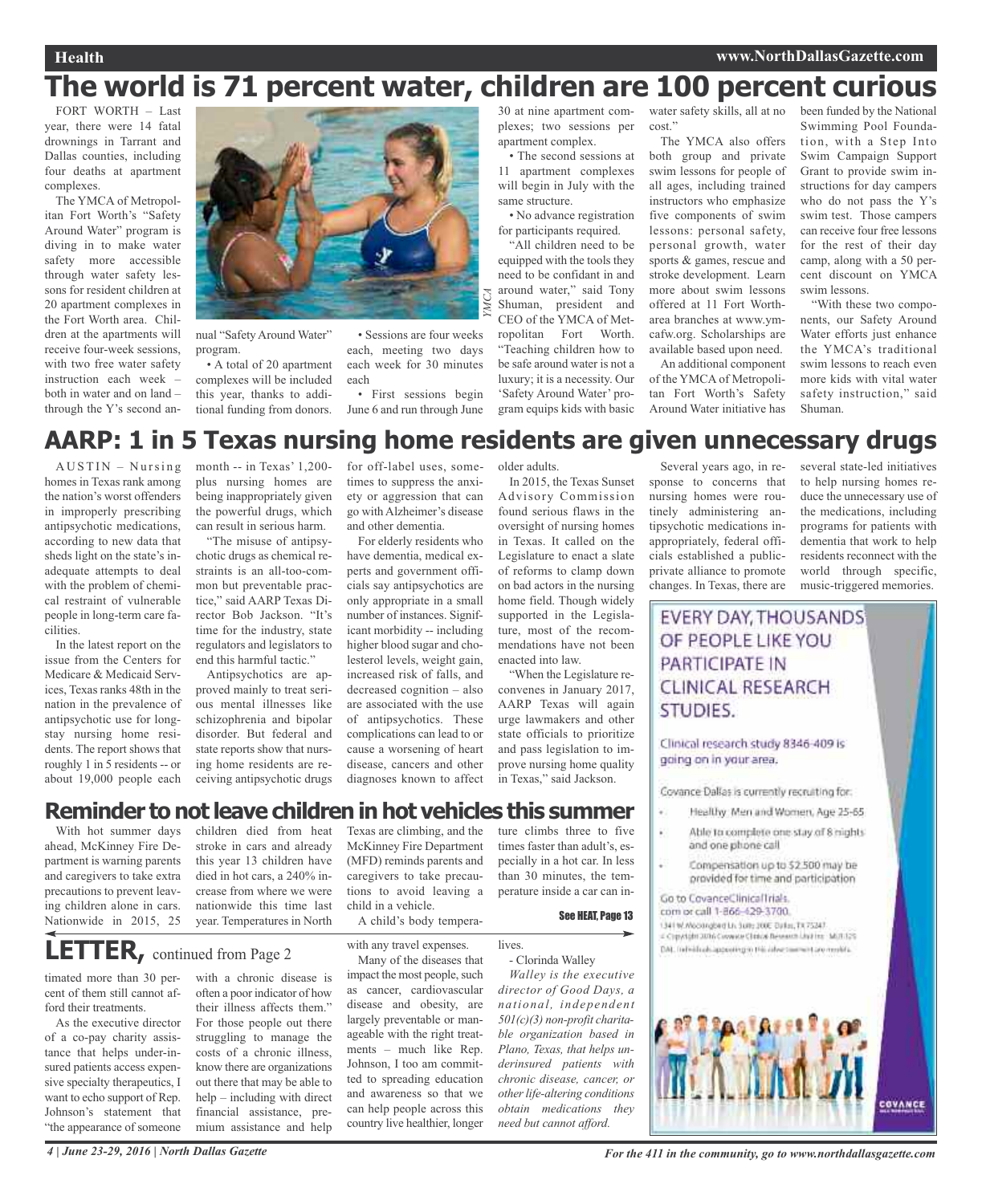### **Dallas police officer delivers baby in backseat of car on I-35N last Thursday**

#### *It's a Girl!*

Thursday morning as rush hour was slowing down, Senior Corporal Rocky Munster, was driving along I-35N in a marked Dallas Police squad car when he was flagged down by Ms. Nafeesah Iddeen,

the sister of a woman who was about to give birth.

Senior Corporal Munster asked the woman to pull over and she pulled over to the right lane where she stopped alongside the freeway. Senior Corporal Munster got out of his vehicle

and approached Iddeen's car. When Iddeen opened the back door Senior Corporal Munster realized a baby was coming – NOW!

Senior Corporal Munster delivered the baby on I-35 N, in the back seat of the vehicle. Dallas Fire Rescue

arrived to the scene minutes later.

Little Ms. Jaliah Wade, and mommy, Aysha Iddeen-Wade, are doing very well. And Senior Corporal Munster is happily returning to his regular duties the Southwest Patrol Division.



*Senior Corporal Munster holds little Ms. Jaliah with proud parents Mr. and Mrs. Wade*

## **A Small Taste of Fashion will feature Dallas youth designers**

S.A.U.C.Y. (Sewing Applications, Uses & Choices for Youth) debuts "A Small Taste of Fashion", a local fashion network experience featuring youth designers ages  $8 - 17$ . This is an opportunity to meet rising local design professionals.

The fashion show is a graduation for the SAUCY

students as they complete their semester of learning apparel construction and design. Seven novice students began studying in January. They started with no knowledge of a sewing machine, equipment, fabrics, or design. After learning basic construction and receiving a foundation for

fashion illustration, they have combined their newly found knowledge into their first clothing originals of which they will debut on July 16.

The young designers will showcase their creations alongside professional designers in the industry. Program designers include:

Fabian Bailey, Sebastian McGowan, Chelsea DeGray, and Ineyes Wright. In the words of one SAUCY parent, Tameria Witchard Johnson, "My child is learning a lost art that our culture used to pass down like a tradition. SAUCY sewing class has been so much more than

learning how to use a machine. Carmen is learning a craft, a trade, entrepreneurship, a means of supporting herself in the future. She is creating!"

Ms. Johnson's daughter, Carmen stated, "This class has been inspiring. It is teaching me to never give up on my dreams."

The purpose of the fashion network event is to give the students the experience of the full gamut of life as a designer. They will journey from the cutting room, to model fittings, to the runway as they no longer imagine, but live out their

See FASHION, Page 13

### **Record \$675,000 raised for charity by Texas Rangers and Park Place Dealerships**

If you think the Texas Rangers players are competitive on the baseball field, you should see them compete in games like Fielder's Feud and Minute to Win It. These overgrown boys took to the stage recently to raise money for charity and fans laughed until their sides ached.

The 14th Annual Park Place Dealerships Texas Rangers Triple Play Game Show Spectacular, held recently at the Hilton Anatole



Dallas, raised more than \$675,000 for the Texas Rangers Baseball Foundation, which supports numerous initiatives including the construction of the Texas *Earlier this spring the Dallas Chamber Symphony featuring Saetbyeol Kim on the piano and Richard McKay conducting (IMAGE: DCS)*

PHONES WHEN YOU SWITCH inK.

### WINELESS FIGURED OUT.

.<br>Service forbat function for a company of<br>particular in terms of of models

Senior and historical states below the state and distribution of the conditions and the state of the property of the property of the condition of the state of the state of the condition of the condition of the condition of

Tolder When these model that model expresse a better finitely and the sight permanent and the distribution in the<br>Since how the strong a to many plan this case to an an above out a size and a specializer and many considera

*For the 411 in the community, go to www.northdallasgazette.com*

Rangers MLB Youth Academy at Mercy Street Sports Complex in West Dallas. "Park Place Dealerships

and the Texas Rangers developed this fun event in 2002 as a way to connect fans with the players and

coaches while raising money for a great cause,"

See RANGERS, Page 10



*June 23-29, 2016 | North Dallas Gazette | 5*

### **Community News**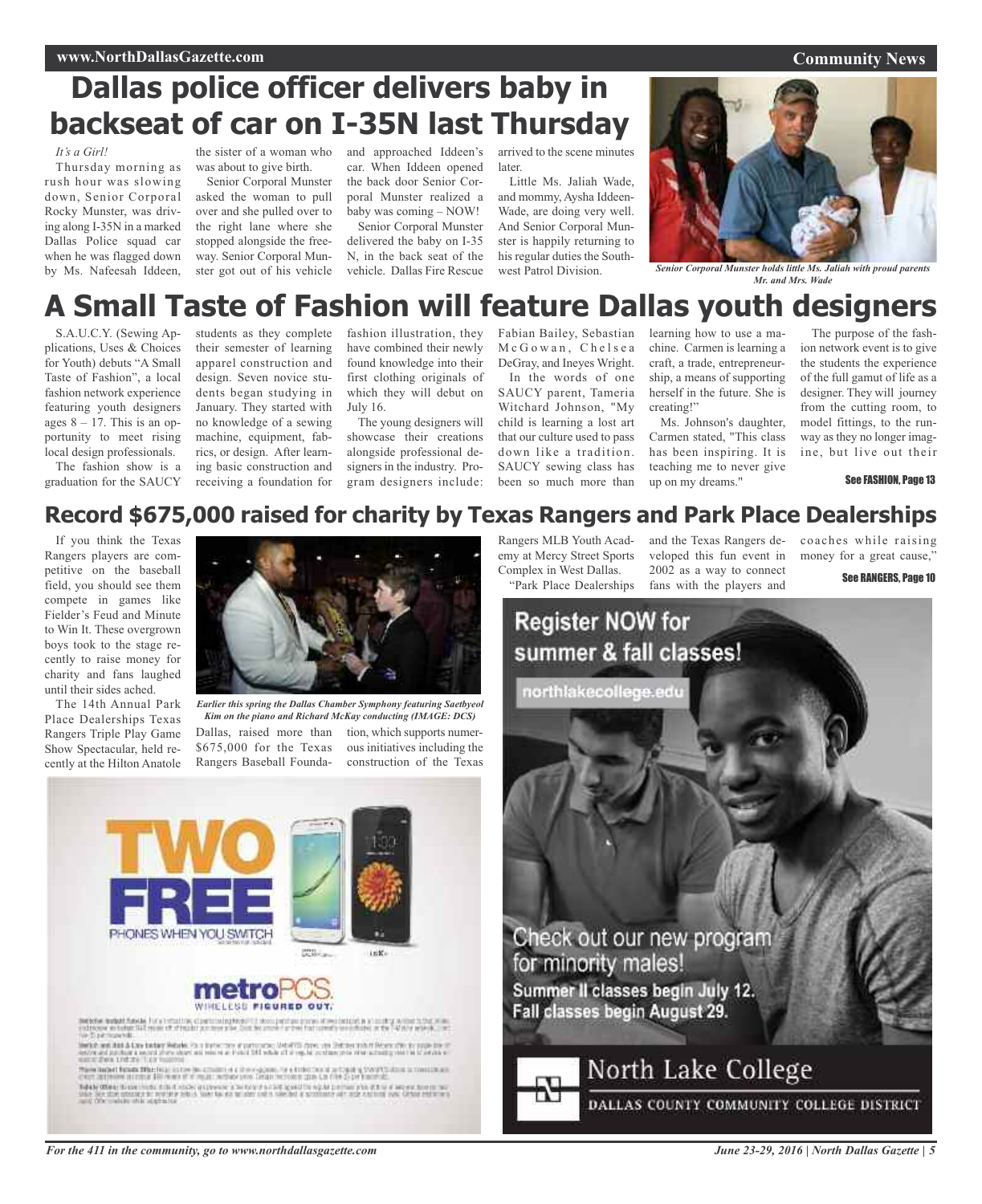### **Dallas Hispanic Chamber awards \$2.5 million in local scholarships**

The Stars On The Rise scholarship fund, the annual scholarship drive of The Greater Dallas Hispanic Chamber of Commerce (GDHCC) and its many partners in the corporate and education sectors, is awarding \$2,544,050.81 in scholarships to 296 graduating seniors from North Texas this year. During the last 33 years, the fund has given more than \$32.5 million in scholarships to almost 3,800 students.

This year's corporate scholarship donors and/or sponsors include: Ford Motor Company Fund (presenting sponsor and \$420,000 donor), Fossil, Texas Instruments, Coca Cola, Oncor and UPS. Other scholarship donors were Mr. and Mrs. Eric



*Stars on The Rise : Superintendent Michael Hinojosa joins members of The Greater Dallas Hispanic* Chamber of Commerce as Dallas ISD is presented a check for the group's annual Stars On the Rise schol*arship funds collected. (Photo Courtesy: Dallas ISD)*

Reeves and the Latino Center for Leadership Development.

Scholarship donors in the education sector include: Austin College, Brookhaven College, Cedar Valley College, Eastfield College, El Centro College, Mountain View College,

North Lake College, Richland College, SMU, Texas A&M University Commerce, Texas Tech, Texas Woman's University, UT Dallas and Dallas ISD.

"We are very proud to partner with our local dealers to contribute \$420,000 in scholarships this year," said Joe Avila, community outreach manager, Ford Motor Company Fund, the philanthropic arm of Ford Motor Company. "We are delighted to be this year's Presenting Sponsor and to work with The Greater Dallas Hispanic Chamber to help make a college education possible for so many deserving students in North Texas."

"It's been said that life is about opportunity. The Stars on the Rise program provides just that by supplying students with seed money needed to pursue their studies at the college or university of their choice," said Dallas ISD Superintendent Michael Hinojosa."Dallas ISD is thankful to be a part of such a charitable community that supports college and career readiness."

The scholarships will be awarded at the Stars On The Rise Scholarship Reception and Awards Ceremony, which will take place from 5:30 p.m. to 8:30 p.m. on Wednesday, June 22 at the InterContinental Hotel at

15201 Dallas Parkway in Dallas. This year's keynote speaker will be Dr. Michael Hinojosa, Dallas ISD Superintendent. The event will be attended by scholarship recipients and their families, leaders in the education and business communities, as well as elected officials.

"Year after year, these scholarships are possible because of the generosity of our many partners in the corporate and education sectors," said Rick Ortiz, president and CEO of The Greater Dallas Hispanic Chamber of Commerce. "Their generous scholarships and donations help create brighter futures for thousands of students in North Texas, and we are extremely grateful for their support."

# **Dallas ISD starts summer food program**

A program aiming to help promote a love of fresh fruit and vegetables was the backdrop to officially kickoff the Summer Meals program at Dallas ISD. Just in the second week of the program, students in the Summer Sprouts class at Balch Springs Middle School had cooked and sampled a few recipes with fresh items from the school's garden.

On Tuesday, June 14, students shared fresh Texas peaches and also a simple,



*during the Dallas ISD summer meals kick-off event, which will provide about 300,000 meals to children up to 18 years old during the summer months. Photo courtesy: Dallas ISD*

low-sugar peach sorbet. Freytes said the class also Teacher Denesyn Figueroato use by making carrot cupcakes.

The girls in the Summer Sprouts program will attend Balch Springs Middle next fall, when it becomes the Young Women's STEAM Academy at Balch Springs. The school will have a focus on Science, Technology, Engineering, Art and Mathematics (STEAM) throughout its curriculum.

After students presented a couple of the recipes they've tried so far, they

headed outside to show off the school's fledgling garden – planted in April and replanted after vandals ripped some of the items out of the ground.

Finally, students and special guests enjoyed lunch courtesy of the Summer Meals program.

More than 200 Dallas ISD schools and public facilities across the city are hosting free meals for children and youth 18 years old and younger during the summer.

No registration is required to receive breakfasts and lunches through the program. Find nearby sites through a locator tool here, call 211 or text FOODTX to 877-877 for information.

The meals are provided by Dallas ISD Food and Child Nutrition Services in conjunction with the Texas Department of Agriculture's Summer Food Service Program.

### **Dillard's to kick off Miss Texas Week with fashion show this weekend**

The 80th Miss Texas Scholarship Pageant will kick-off the week long pageant with a Texas-sized Fashion Show sponsored by Dillard's NorthPark Center on Saturday, June 25 beginning at 1 pm at the Dillard's mall entrance fountain. The 57 Miss titleholders and the 43 Texas Outstanding Teens will be introduced wearing the hottest head-to-toe summer trends provided by Dillard's.

The Dillard's/Miss Texas Welcome Fashion Show is free to the public, and includes special appearances

by MissTexas 2015 Shannon Sanderford and Miss Texas' Outstanding Teen 2015 Addy Jackson. Titleholders from around the state will show off the latest fashions from partners such as Adrianna Papell, State, Cynthia Steffe, Nicole Miller, Vince Camuto, Gi-

put an abundance of carrots

anni Bini, Tadashi, Keepsake, Delvin, Wayf, Lucy Paris, Band of Gypsies, and Sanctuary and Buffalo.

The final crowning of Miss Texas 2016 will take place on Saturday, July 2 beginning at 7:30 p.m. at the Eisemann Center in Richardson,TX.Tickets are available online at www.eisemanncenter.com

The Miss Texas Organization, affiliated with the Miss America Organization, exists for the purpose of providing personal and professional opportunities for young Texas

women and promoting their voice in culture, politics and community. The competition was founded in 1936 by a group of individuals concerned with providing higher education opportunities for women. The Miss America See MISS, Page 7

## **Youth Citizens Police Academy has August openings**

Several spots are still open in the August version of Murphy's Youth Citizens Police Academy, targeting boys and girls entering the sixth to 12th grades.

"We are now recruiting young men and women for the one-week academy class

inAugust," said Officer Kris Riebschlager, the program's coordinator.

The class is set for Aug. 8 to 12, and is held in various Murphy locations, including the Police Department and the grounds of the City Hall complex.

"We set up various scenarios around the City Hall campus and run the academy participants through them," he said. "Our goal isto bring realism and a sense of actual police work to the academy, giving participants a good look at what police officers

deal with on a daily basis."

The academy is free and lunch in provided on the Friday of the class week. Water and snacks are provided on the other days. Monday through Thursday classes begin at 8 a.m. and continue until 4 p.m.

Participants may bring a lunch or have a lunch delivered to the class location during these class days.

On Friday, class starts at 9 a.m. and concludes with a graduation ceremony at 6 p.m.

Applicantions are available under the Community Relations page of the Police Department site at www.murphytx.org or by visiting the Police Department headquarters at 206 North Murphy Road.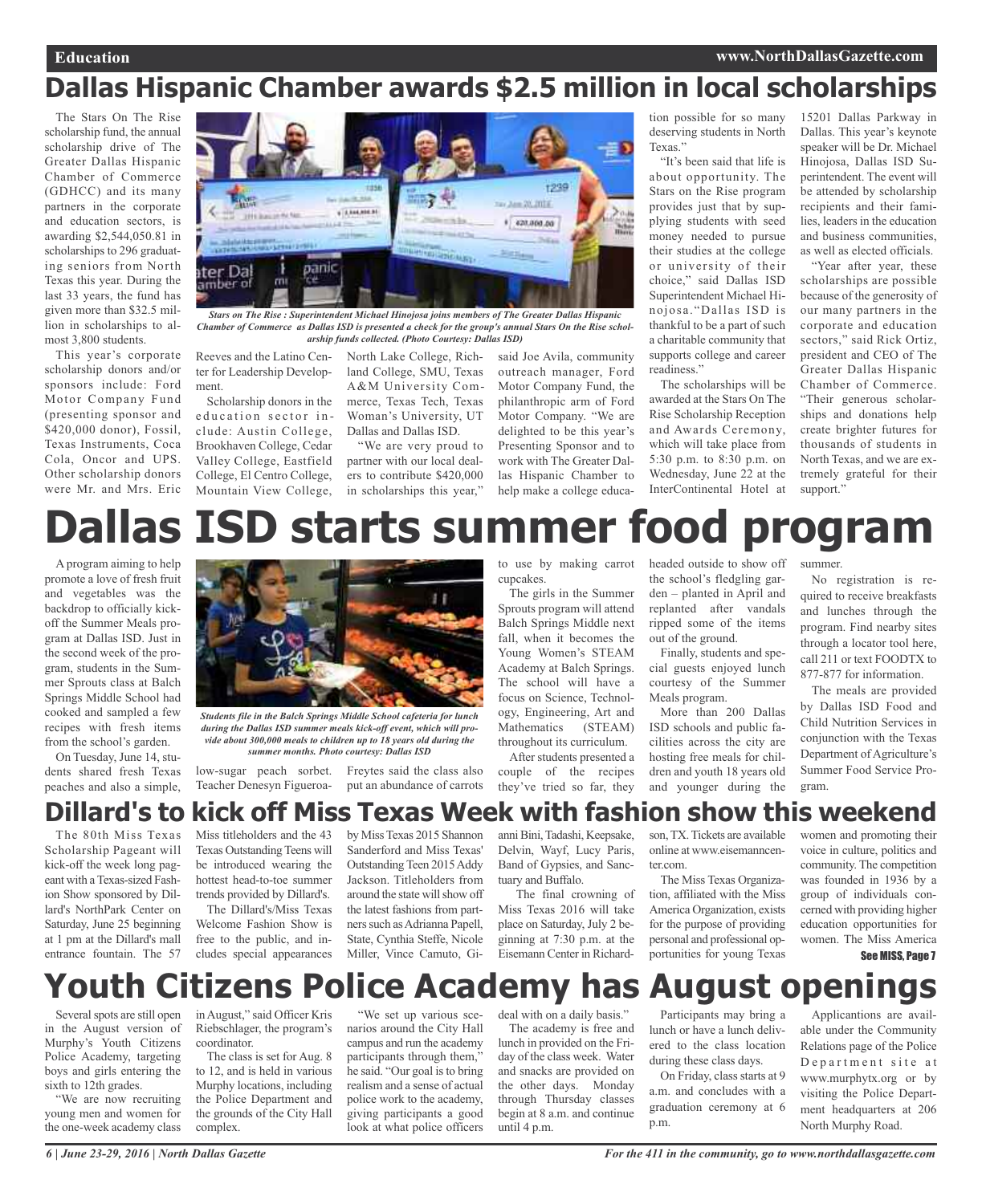### **www.NorthDallasGazette.com Plano** / **Irving**



*Plano is planning on engaging local residents in the wrold's largest swimming lesson.*

### **CHANGE,** continued from Page <sup>1</sup>

and outcome-driven with both measurements and analytics.

Pocket Change USA consists of four different features, each benefitting the end user in a unique way:

*• Learn* – Users learn about the concepts that make up financial health, like saving for the future, making budgets and eliminating debt. Users begin with the basics and become experts through engaging videos, infographics and interactive lessons.

• *Play* – Users play games that allow them to practice their skills and have fun. A wide variety of games test understanding of important concepts and challenge users to put them into action.

*• Plan* – Users plan on tackling day-to-day needs with interactive resources that help with finances. Users can choose a path, such as developing a plan to create a rainy day fund or track their own personal spending habits.

*• Connect* – Users connect directly with financial experts who can offer immediate assistance. Real time chats, forums and

## WAIN WEND **PLAN** RECOMMENDED ACTIVITIES Philadelphia **Communication Cal formula call HEATHLIFEHELDS**

questions are answered by Transformance counselors.

As a resource, Pocket Change USA will be at the forefront of Transformance's newest addition coming in August — the Economic Empowerment Center (EEC). The EEC utilizes a Working Families Success Model or Integrated Service Delivery Model, based on work developed by the Annie E. Casey Foundation. This model has since been implemented in more than 70 locations across the nation. The Working Families Success Model provides a framework for delivering key services and financial

### **MISS,** continued from Page <sup>6</sup>

Organization is the largest donor of scholarship assistance for young women. Miss Texas 2016 will receive a \$15,000 cash scholarship and the use of an Infiniti from Grubbs Infiniti during her

reign. The contestant that re-

ceives the most People's Choice votes will automatically be in the Top 15 semifinalists to compete for the title of Miss Texas on July 2.

**Plano to participate in world's largest swim class**

Swimming lessons save lives. On Friday, June 24, tens of thousands of kids and adults at aquatic facilities in Plano and around the world will unite for the seventh year in a row to promote the message "Swimming Lessons Save Lives." The World's Largest Swimming Lesson (WLSL) will take place over the course of 24 hours at three locations in Plano and 500 other locations in more than 20

supports to low-income families using an integrated approach specifically designed to make it easier for low-income families to obtain critically needed worksupport services. Program services focus on "Earn It, Keep It, and Grow It" to create economic security through both earning and asset building strategies. We hope to reach up to 10 million young adults and families with Pocket Change USA, over 80 percent of whom are in the aged 18-44 target market, where financial lessons matter the most. Users can download the free Pocket Change USA app from Apple's App Store or the Android-based Google Play. In addition, an online version of the app and its features is now available on the Pocket Change USA official website, www.pock-

etchangeusa.org.

Our smartphones and handheld devices are a personal and private resource where studies have proven that technology can drive behavioral change. As a financial capability advocate, Transformance needed to reach our target audience where they are. Pocket

The winner of the Miss Texas 2016 title will compete for Miss America held in September in Atlantic City. The Miss Texas' Outstanding Teen 2016 will compete for the title of Miss America's Outstanding Teen in August in Orlando, Florida

as follows: • 8 a.m. Tom Muehlenbeck Recreation Center

countries.

• N o o n O a k P o i n t Recreation Center, course • 2 p.m. Harry Rowlinson

Natatorium, course Since its inception, more

than 155,000 children and adults have participated in WLSL lessons emphasizing the vital importance of learning to swim. The 2015

Change USA accomplishes that.

gertips.

*las.*

*Ken Goodgames is the CEO of Dallas-based Transformance Inc., formerly Consumer Credit Counseling of Greater Dal-*

I've seen a lot of changes at Transformance since having the honor of becoming its CEO over a year ago. We've transitioned to a fully integrated services delivery model and made some incredible strides in what we can provide to local communities most in need of our assistance. Now we're making incredible strides in how we reach our target market of consumers. Pocket Change USA is a cornerstone project in our mission to adapt to our audience, reaching them at an optimal point — their fin-

#### The Plano event times are WLSL event included 38,170 participants from 22 countries.

Tragically, drowning remains the leading cause of unintended, injury related death for children ages 1-4, and the second leading cause of accidental death

> Win Free NDG Prizes &

for children under 14. Research shows participation in formal swimming lessons can reduce the risk of drowning by 88 percent among children ages 1-4, yet many children do not receive formal swimming or water safety training.

**You Tube** Giveaways! **Subscribers** 

Be among the first 100 NDG YouTube subscribers and win prizes & giveaways to the hottest concerts and events in the DFW area.



Search for and subscribe to the North Dallas Gazette **Channel on YouTube** 



### **INJURED IN AN ACCIDEI** Let Us Get You The Help & Money You Deserve

Auto Accidents 18 Wheeler Wrecks Slip & Fall

(214) 749-0040

We Also Handle Criminal Defense & Wills and Probate

Gina Smith & Associates 2141749-0040



Free Parsonal Injury Consultation:

For the 411 in the community, go to www.northdallasgazette.com June 23-29, 2016 | North Dallas Gazette | 7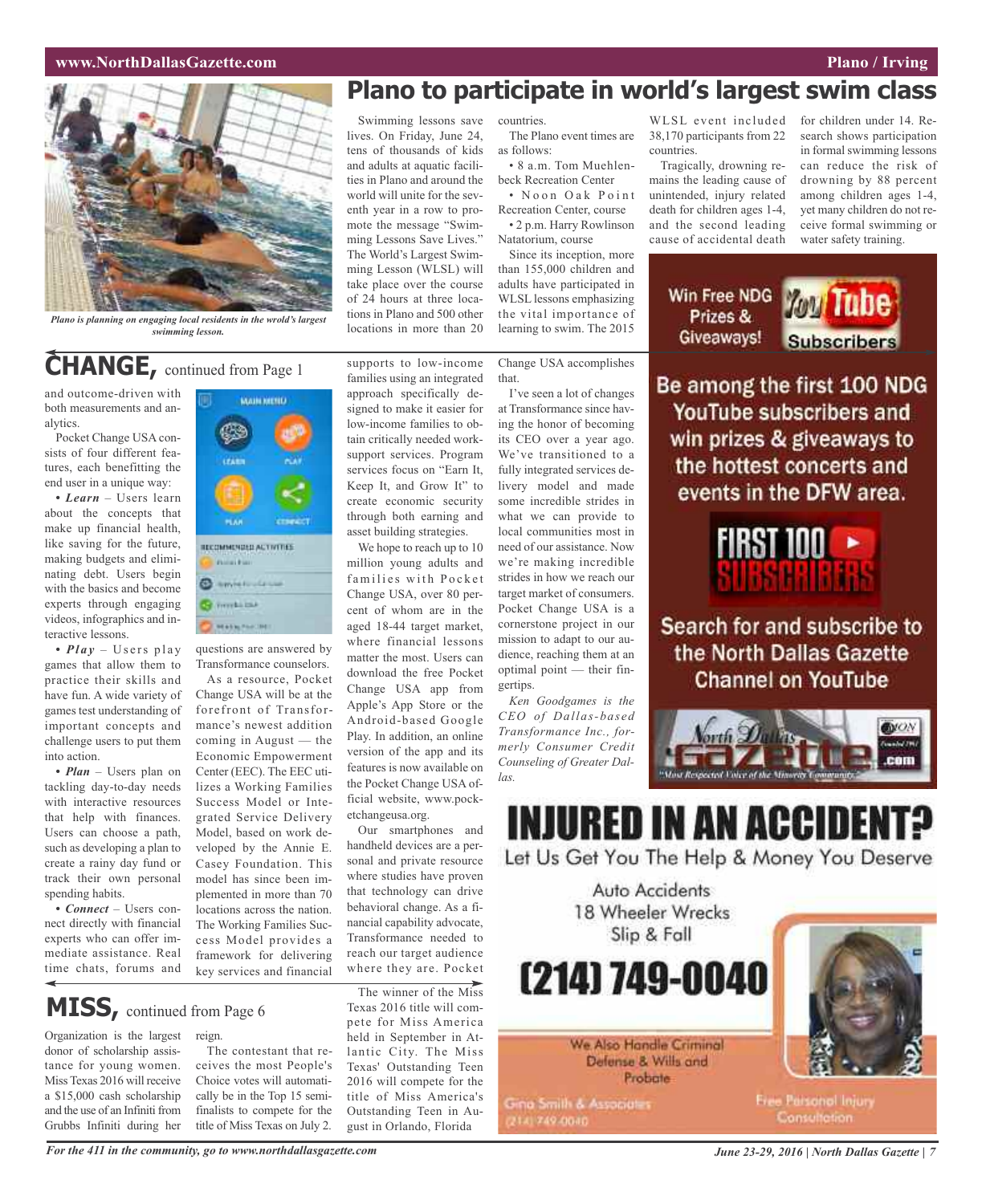### **Community Briefs**

### **ALLEN Outlet Mall adding new features**

Allen Premium Outlets has launched an expansion expected to include an estimated 30 new specialty retailers that will be added at the heart of the shopping center near Neiman Marcus Last Call in hopes of enhancing the center's experience. The existing center of Allen Premium Outlets will be renovated with new features and amenities including updated seating, a new play area, WiFi service, landscaping and architectural adornments to match the new structures.

Allen Mayor Steve Terrell said, "Allen Premium Outlets put our city on the map as a true shopping destination. Simon has been a great partner since the day the development began, creating jobs, supporting the community and attracting visitors from all over the world. We look forward to their continued investment in Allen with these expanded options."

The expansion is expected to be completed by Fall 2017.



*If you are looking for a new furry friend, now is the time to act. The Carrollton Animal Shelter is overflowing, and to make room they are offering free adoptions for a limited time.*

#### **CARROLLTON Three positive mosquito traps; ground spraying continues**

Dallas County Health and Human Services (DCHHS) has confirmed three mosquito traps testing positive for West Nile virus (WNV) in Carrollton from this week's cycle of tests. These traps were collected from the mosquito management areas 2A, 5A, and 7A. Area 2A is located between Chickasaw Drive, Old Denton Drive, Hebron Parkway, and Sam Rayburn Tollway. Area 5A is located between Cambridgeshire Drive, Dickerson Parkway, Frankford Road, and Old Denton Road. Area 7A is located

between Whitlock Lane, Broadway Street, Belt Line Road, and Josey Lane. These areas can be viewed in greater detail at cityofcarrollton.com/westnile. The City of Carrollton conducts mosquito trapping in seven areas of the City each week of the mosquito season, April-October, and has collected a total of 60 samples so far this year.

#### **Carrollton Shelter overflowing, offering free adoptions**

The City of Carrollton Animal Adoption Center (2247 Sandy Lake Road) is brimming with animals and needs help from the community.

The Center holds more

than 100 animals as of Monday, June 20. Because of this, adoption fees will be waived, and the first 10 dogs and the first 10 cats to be adopted will come with a free \$50 voucher to use at a veterinarian of the adopter's choice.

"Even with the expected influx from the spring season, we are housing an especially high number of animals," said Carl Shooter, Animal Services Manager. "Kitten season, puppy season, it's happening and we need help placing these animals in good homes."

The Animal Services team is working tirelessly to serve all of the animals in the shelter right now. If an adoption isn't feasible, donations are always welcome in the form of cash, food, litter, towels, blankets, or toys.

The want the public's help to work together to make this Carrollton's most successful spring … they mean Kitten Season ever.

For a complete list of acceptable material donations, visit cityofcarrollton.com/animalservices. For more information on the adoptions, call 972-466- 3420.

### **GARLAND Historical Sounds at Senior Social Hour**

Celebrate Independence Day with the Heritage Fife and Drum Corps duringSenior Social Hour at 2 p.m. Thursday, June 30, at the Central Library, 625 Austin St. The volunteer reenactment band will present military and popular music from historical periods, along with a discussion of each musical piece. Senior Social Hour programs are open to anyone age 55 years and older. For more information, call 972-205-2502.

### **RICHARDSON Library Friends issue scholarships**

The Friends of the Richardson Library presented the 2016 Dorothy E. "Dot" McCalpin Memorial Scholarships at Monday's City Council work session. Megan Hertel, recent gradu-

ate of Bishop Lynch High School, and Siman Shrestha, recent graduate of Plano East Senior High School, each received \$2,000.

The scholarships are presented each year to collegebound teens who have served the Richardson Public Library in a volunteer capacity, demonstrating the volunteer spirit of the late Dot McCalpin. (McCalpin founded Helping Agencies Serving Richardson and spent more than 40 years in Richardson serving on numerous civic and community boards.) Hertel plans to major in zoology at the University of Florida and Shrestha will pursue a degree in computer engineering at Texas A&M University.

Teens in grades 7-12 are eligible to volunteer at the Library through the Teen Advisory Board. For more information, call the Teen Librarian at 972-744-4358.



### **The Kraft Heinz Company** Garland

**Proud Makers of Famous Kraft Heinz Brands** 

> 2340 Forest Lane Garland, Texas 75042 Apply Today

www.kraftheinzcompany.com



**BRACEY,** continued from Page <sup>2</sup>

tard in certain areas like straps, to ensure the color matches their skin.

Recognizing the need for a change, Bracey begin sewing leotards in a variety of shades to match the endless variety of ballet dancers skin color. Instead of dying white leotards, she orders fabric in a spandex blend and hand sews the leotard together.

As a young black woman, Bracey identifies with the lack of representation in the fashion industry, and feels called to use her design talents to ensure inclusivity of all skin types. "It's simple: I believe everyone should feel represented," Bracey said.

She added, "I feel God wants me to do something with the talent I've been blessed with, I want to help change the world and impact lives and making dancewear in a variety of shades is a good place to start."

Full time employee, business owner and engaged student

After a four year hiatus, Bracey decided to return to TWU in 2011 to finish her bachelor of arts in fashion, noting that it is her belief that if you start something, you finish it. She speaks of her time at TWU with gratitude, thankful that she has the business acumen and collaboration skills necessary for managing her burgeoning business.

Bracey has 24 hours of coursework to complete, is

working full time as a Quality Assurance Technician at Peterbilt in the evenings and designing and sewing with her team for Mahogany Blues Dance Apparel during the day. She's taken one or two classes a semester for the last two years, working to fit them into her already packed schedule.

Bracey says retired TWU faculty Nancy Pickett, Ph.D., gave her a serger a machine that gives a nice finished edge on clothing — which she still uses to sew today.

"The faculty believed in me," Bracey said. "They have pushed me to my limits and beyond what I thought was possible, and I'm very grateful to them and TWU."

While Bracey acknowledges that it will have taken her 11 years to earn her TWU degree, she is quick to connect how the journey to finishing her degree mirrors that of business ownership.

"Every day, there is a battle, and once you've conquered one battle, there will always be another. You just figure out how to keep going, and come out on top," she said.

As a young, professional business owner, Whitney Bracey represents the entrepreneurial mind and service spirit of Texas Woman's University. As she embraces her unique life experiences. dedicates herself to her goals, welcomes challenges and designs fashion with the goal of empowering young women, she truly represents Texas Woman's University.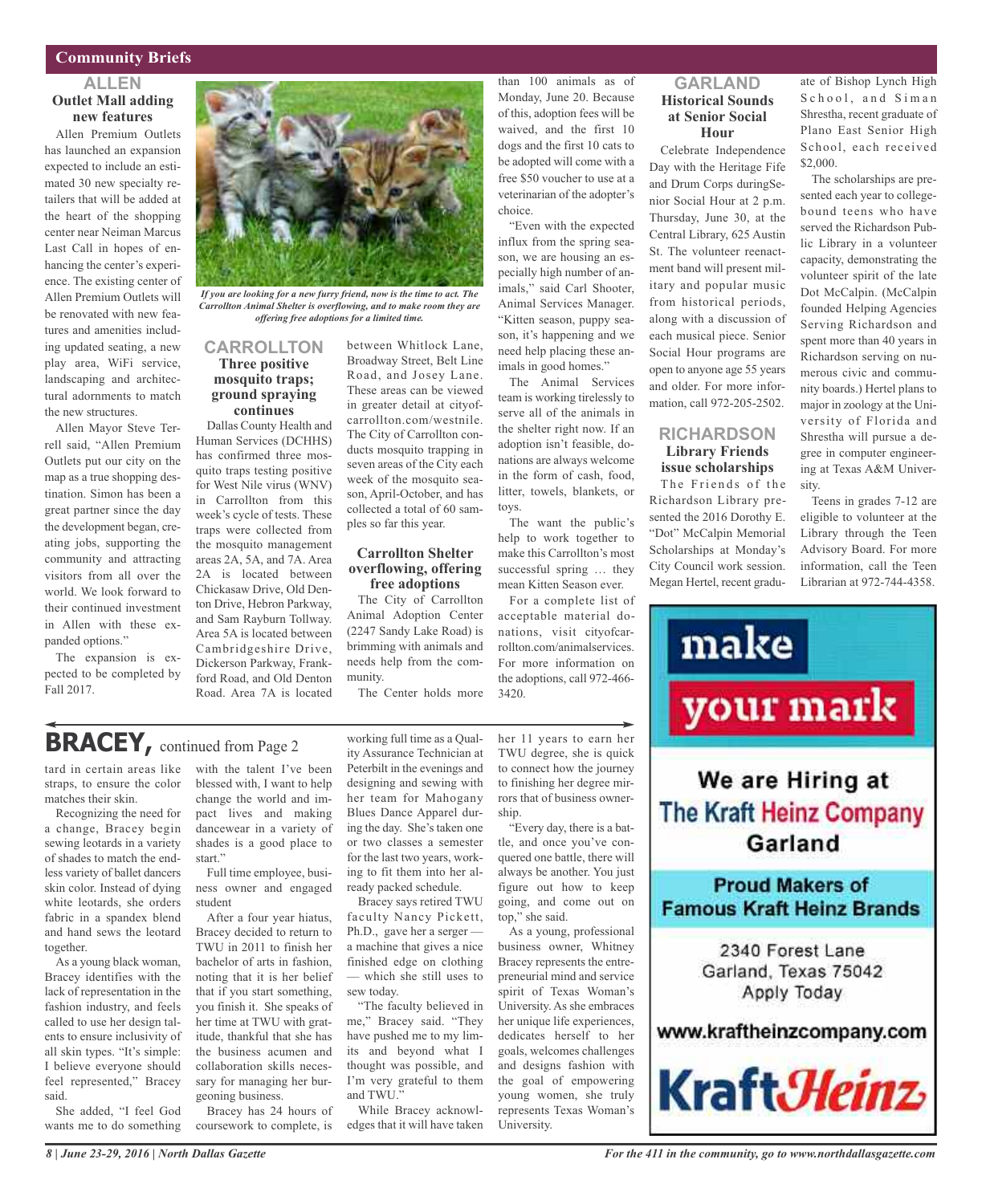*Dreamgirls* is on stage in Dallas until July 24 and it is not a show to miss! The Dallas Theater Center's (DTC) production does not attempt to recreate the Beyonce movie version of the well-known story, but brings to life the ups and downs of the rise to the top, against a political and social backdrop of the era represented. The music and dancing is wonderful, but the audience will also find the story riveting and inspiring.

The performers certainly deliver, but this is one production where the skill and talents of the leadership backstage shines. Starting with DTC's associate artistic director who helmed this production, Joel Ferrell. The music is never allowed to overwhelm the story, which can be a delicate bal-



*Kristen Bond, Alexis Sims, Marisha Wallace are the Dreamgirls at DTC – Photo by Karen Almond*

ance in shows like *Dreamgirls*. Each component complimented the other. Thanks in large measure to the choreography of Rickey Tripp and music direction of Michael O. Also, Bob Lavallee's set designs seamlessly changed to fit the moment and spirit of the scene.

Of course, without talented singers and dancers for those who have "made

featured in a story so wellknown, all of the work behind the scenes would not matter. DTC's production does not disappoint, starting with Broadway veteran Marsha Wallace as Effie White. Wallace is an incredible singer and delights the audience, but she is also pivotal in showing that life is not all sunshine and roses

it" and their sacrfices on the climb to the top. Her experience and talent shine through with her commanding her stage presence, leaving her the focal point even when she is not actually leading the scene.

Dallas theater fans will recognize Hassan El-Armin, who has shined throughout the year as DTC's resident acting company member. While he may not be the star of the show, he closes his year with another solid performance. Dallas native, Kristen Bond portrays Dreamgirl Lorrell Robinson who exhibits great chemistry with Eric La-Juan Summers, the male lead of the show. His singing and dancing shined in his role as James "Thunder" Early.

*Dreamgirls* is at the

tickets and information are

Wyly Theatre until July 24, available at dallastheatercenter.org.

### **North Dallas Gazette** The most popular source for entertainment events!

North Dallas Gazette is the fustest growing destination. for DFW avents, with more than 45,000 monthly enline readership, 10,000 weekly newspaper circulation, and 10.000 weekly aewsletter readership! Partner with North Dailas Gazette, and let us get the word out about your uproming event!



### **Texas company buys iconic Ebony and Jet magazines**

*Ebony* magazine and the digital version of *Jet* magazine, two of the most popular publications that have chronicled African-American life for the past 71 years, have both been sold to Clear View Group – a private equity firm based in Austin, Texas. The sales price was not disclosed by Ebony Media Operations, but Michael Gibson, chairman of Clear View Group, says the company will retain its Chicago headquarters and much of its staff.

### **What happened?**

The exact details are not clear, but after the founder, John H. Johnson, died in 2005, his daughter, Linda Johnson Rice, took over as president. Soon after, the company began to take a hit from declining circulation and low revenue generation.

In 2014, *Jet* discontinued in print, and shifted to a new digital approach – being only available as an emagazine on smart phones



and tablets. *Ebony*, however, continues to be available in both print and digitally, but is noticeably a lot thinner than it used to be.

The company's fall has been blamed on new competition from other African-American focused publications including various web sites and blogs.

#### **The history**

A young 24-year old John H. Johnson founded Johnson Publishing in 1942 with the launch of the first issue of a magazine called The *Negro Digest*. He was able to do so with some financial help from his parents and a \$500 loan, and the maga-

zine was an instant hit. It's name was later changed to *Black World*, and it had a peak circulation of 100,000 – a huge accomplishment in those days for an African American entrepreneur.

It was also a stepping stone to a bigger, better, and bolder magazine that would be called *Ebony* magazine. What made *Ebony* so unique was that the articles were designed to look like those in *Life* or *Look* magazines, and emphasized the achievements of successful African Americans.

It also was the first major

See EBONY, Page 10



*NDG Entertainment Ticket Giveaway!!! Visit us on Facebook to win tickets to the the hottest events in Dallas/Fort Worth!!!!*

*Do you have an upcoming event? Contact NDG Entertainment at jbrewer@northdallasgazette.com*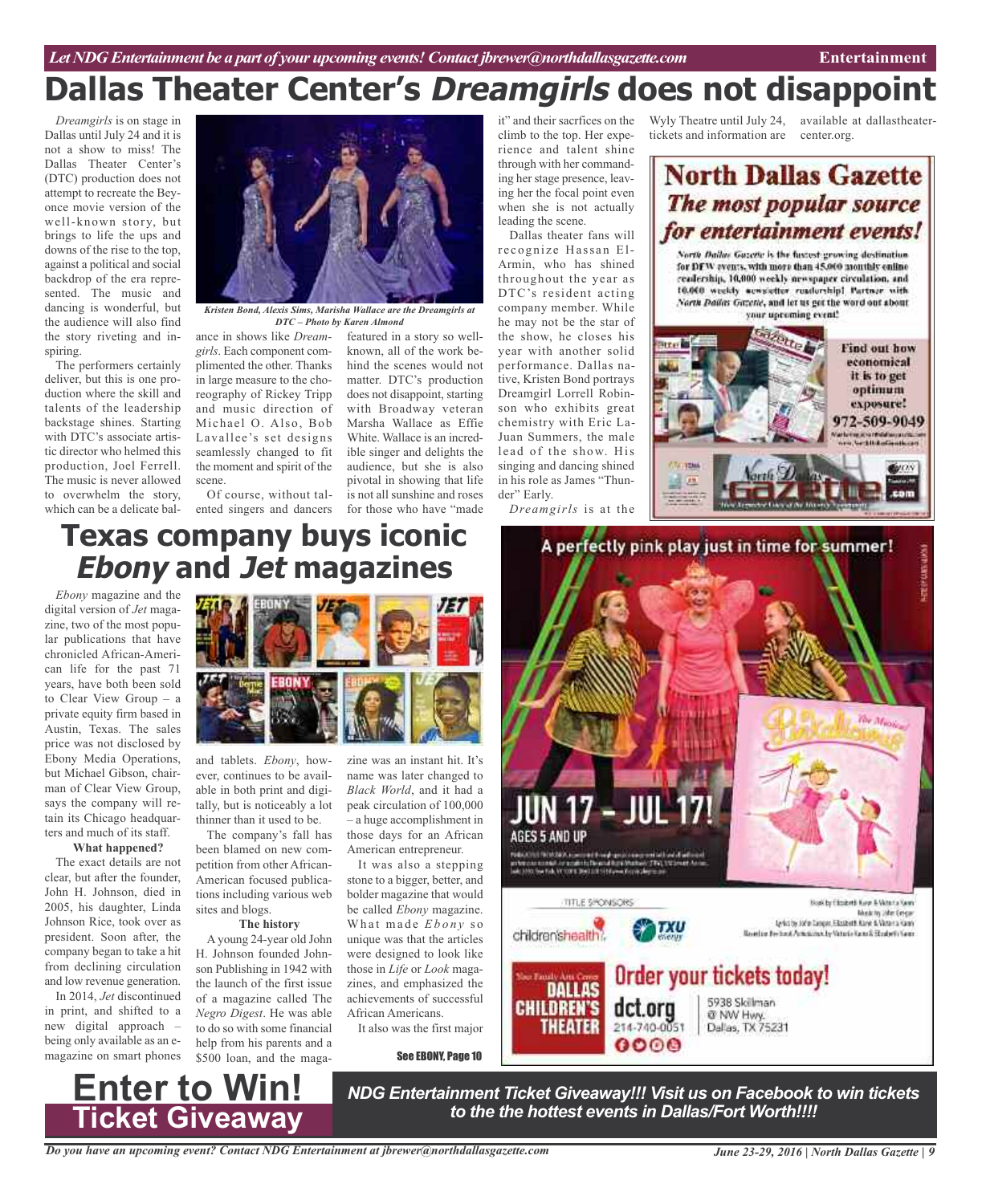### **This weekend in Dallas, 'Let's Do Something Different Tonight'**

By McKenna Wierman *NDG* Special Contributor

You say it over and over again, but do you ever really mean it? You really did have every intention of going out last weekend and doing something besides ordering a pizza and renting a movie, or maybe you went out to the same bars and clubs you do every weekend.

Well Dallas, this week it's time to shake thing up--really get out there and try

something new. Step out of your comfort zone and into the night, the wonders of the weekend await you!

**Friday 6-10 p.m. - Commerce Street Night Market - 444 W. Commerce Street Dallas** - Love the farmer's market vibe? Love art, music and food? Love the cool darkness of a summer night? Then you're going to love the Commerce Street Night Market. Check out art installations, pop-up classes, food, beer and music--all local and all

amazing. There will be something for everyone to see, so ditch your couch, gather up your gang and come to Commerce St.

**Saturday 10 a.m. - Yoga at Community Beer Company** - So, this event isn't really at night, but it involves beer, which people sometimes drink at night, right? Besides, maybe this weekend you decided it's finally time to do something healthy, wake up early and exercise, and skip a night out. Well, if that's the case, you'll still get your bar fix and your healthy living at Yoga at Community Beer. What better way to start the day, really? You're bound to have an interesting weekend after a nice stretch and a good brew (www.communitybeer.com).

**Saturday 8-11 p.m. - Movies in the Park - Klyde Warren Park** - If you really can't shake that "must watch a movie" habit this weekend, at least move your seat. Head out to Klyde Warren Park for a

screening of "Star Wars: the Force Awakens." It's time you stopped promising yourself you'd actually make it out to one of these movies in the park -- you know they sound fun, and you know you want to go, so text your Saturday night date and let them know you have something special planned.

**Saturday - 11:59 p.m. - Rocky Horror Picture Show at the Inwood Theater** - If you haven't gone once, now is the time. And

even if you have gone before, it's time to go again.

There's nothing like stepping into the marvelous and mysterious movie magic of Rocky Horror Picture Show, and getting to see it at midnight at the Inwood is a real treat. This week will feature Los Bastardos as the live shadow cast. Just be sure to let everyone know if it's your first time--before you know it, you may have yourself a new weekend tradition!

### **Now You See Me 2 is the perfect start to the Summer movie season**

By McKenna Wierman *NDG* Special Contributor

If you ask anyone who has seen the first "Now You See Me," featuring a starstudded cast including Jesse Eisenberg (J. Daniel Atlas), Mark Ruffalo (Dylan Rhodes) Morgan Freeman (Thaddeus Bradley) and Woody Harlson to name a few, you'll probably start to notice it was kind of hit-ormiss.

Some were captivated by the smart-magic, others thought things started out



okay, but got so over-complicated and twisted, that by the end, it was nothing but a mess.

Normally when the first movie merits this kind of

### **EBONY**, continued from Page 9

publication for African Americans that featured photo essays about current events, and articles about race relations.

Later in 1951, *Jet* magazine was launched as the first ever weekly, pocketsize publication for African Americans. Both publica-

### RANGERS, continued from Page 5

said Rob Sumner, Park Place Dealerships' director of marketing. "The event has grown every year which allows more funds to be returned to community projects. Watching these guys cut up and tease each other on stage during the game shows is a lot of fun. Their true personalities really come out. These guys are fiercely competitive but it's all in good-natured fun."

The game show fun started with "Minute to Win

It," which featured four teams of two Ranger players competing in several rounds of silly parlor games. The loser of each round

was eliminated until there was only one team remaining. The teams consisted of Derek Holland with A.J. Griffin; Martin Perez – Robinson Chirinos; Prince Fielder – Bryan Holaday; and Shawn Tolleson with Colby Lewis.

In the first round, each

player put a sweatband around his head with a Slinky attached. The object of the game was to balance the toy on their foreheads without using their hands. Just imagine professional baseball players flailing about with Slinkys flying all over their face and head. I'm not sure who was laughing harder: fans or the other players and coaches sitting at tables with the fans.

tions were very successful for more than seven decades. **So what now?** Although under new ownership, both magazines will continue to be pub-

mixed reaction, one would expect a pretty sub-par if not terrible sequel. But there, you'd be mistaken. "Now You See Me 2" was smart, funny and best

lished as usual.

Do you remember the "Coneheads" from the late 1970s episodes of Saturday

of all theatrical. While it's by no means the blockbuster of the summer, it's a movie you could take your younger kids, little brother or second date to without freaking out too much about it.

Sure, you might get a little lost in the plot if you haven't seen the first movie, and things get a little cheesey at the end, but all in all Now You See Me 2 accomplishes what everyone seems to forget movies are supposed to do; it politely deceives, delivers that

Linda Johnson Rice, Johnson's daughter and former president of Johnson Publishing, comments, "This is the next chapter in retaining the legacy that my father, John H. John-

Night Live? The second round of games at Triple Play had one player on each team don a conehead cap while his partner tossed a ring across the stage in an attempt to ring the conehead.

Colby Lewis and Shawn Tolleson easily won this round, demonstrating that pitching skills come in handy off the field as well. The final round involved

trying to flip a small rubber ball into a net that was strapped to the player's hip. Fox Southwest Sports anwicked humor and movie magic we all love, and most importantly, it entertains.

It's also worth noting that a few more silver-screen champions join the "Now You See Me" cast, including Daniel Radcliff playing a deliciously evil and hilariously sociopathic villain, and the return of Lizzy Caplan as the quirky new addition to the notorious Horsemen.

At times, the plot feels a bit predictable, and so it might feel a little boring,

son, built to ensure the celebration of African Americans.

"I am pleased to continue as Chairman of Johnson Publishing Company and serve as Chairman Emeritus and

nouncers Emily Jones and John Radigan, who acted as the evening's emcees, joked about Colby Lewis having an advantage with his new bionic hip. Indeed, Lewis and Tolleson were the final victors.

In between game shows, the Texas Rangers rookies continued the tradition of dressing up and performing for fans, much to the delight of the veteran players.

The final game of the evening was the fan favorite "Fielder's Feud," a fun parody of the TV game show

but if you are willing to actively participate in watching "Now You See Me 2," you will also remember that you're not always seeing what you think you are. If that concept in and of itself seems stupid or unnecessarily overcomplicated for you, then maybe this movie isn't the right fit. But if you're looking to go to the movies to relax, sit back and enjoy yourself, "Now You See Me 2" should be top on your list of movies to check out this month.

member of the board of the new African American led media entity, Ebony Media Operations."

For more details, visit w w w. E b o n y . c o m o r www.JetMag.com

Family Feud, featuring infielders Rougned Odor, Mitch Moreland, Adrian Beltre and Elvis Andrus competing against outfielders Shin-Soo Choo, Ian Desmond, Drew Stubbs and Ryan Rua.

The players had fun with good-natured ribbing during the game, including several references to Odor's recent brush-up with Toronto's Jose Bautista. The outfielders won and each received a mini trophy plus bragging rights for the year.

**Enter to Win! Ticket Giveaway**

*NDG Entertainment Ticket Giveaway!!! Follow North Dallas Gazette on Facebook, Twitter and Instagram to keep up on all the latest!!!*

*10 | June 23-29, 2016 | North Dallas Gazette*

*Do you have an upcoming event? Contact NDG Entertainment at jbrewer@northdallasgazette.com*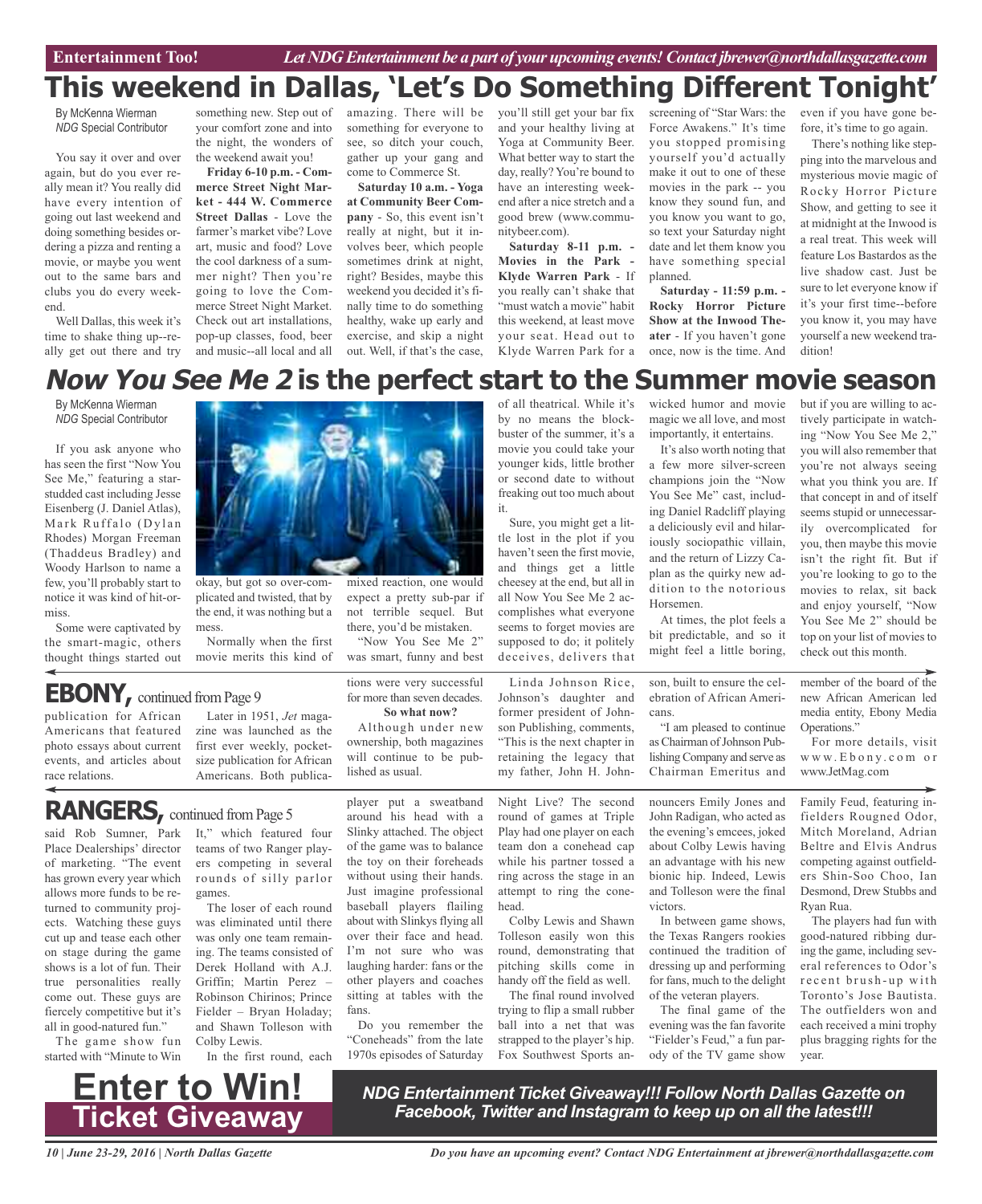#### **Marketplace**

## **Get the kids involved in family business this summer**

With high schools and colleges out for the summer, young people are looking for short-term employment, enjoying vacations or participating as volunteers for numerous causes.

But anyone who owns a family business also can take advantage of summer break by putting their offspring to work for Mom and Dad, and that doesn't mean a favored position in management for the fortunate son or daughter.

Instead, they should be going out with a construction crew, handling a cash register, dealing with paperwork or working at whatever entry-level position



*Your children are considered "digital natives", put their skills to use at your family business this morning to get them involved and teach them valuable lessons. (IMAGE: Flickr user i a walsh)*

might apply, says Henry Hutcheson, president of Family Business USA, a consulting firm.

"They can come in as regular hires, get to know

### **DIGITAL,** continued from Page <sup>3</sup>

TISEO PAVING COMPANY

419 E. Hwy. 80, Mesquite, TX 75150

Tel: (972) 289-0723 Fax (972) 216-5637

www.tiseopaving.com

Performing Concrete Street Paving

in the Metroplex Area

We Accept Subcontracting Bids

For All Public Works Projects

in the Dallas Area.

We Are Accepting Applications for Con-

crete Mixer Drivers and Heavy Equip-

ment Mechanics

**Equal Opportunity Employer** 

monthly allotment. For them, free data could be the key. Free data is an offering that allows you to use more mobile content without having to worry about exceeding your monthly data allotment. This leaves more data to use on other things like social media, and gives you the option of switching to a lower cost plan, if you have too much data left over, because the content you love is covered by free data program. It's expanded opportunity at no cost. If you see that you can watch an unlimited amount of video as part of a plan, then that might just be

enough to entice you to cross the digital divide. And once online, you'll inevitably use your mobile device to explore the web, allowing your device to be the transformative tool that it can be.

Until we get people online, they may not know the resources on which they'll build.

Creators and innovators need access to the Web to connect with others and to expand their world.

Indeed, our embrace of mobile innovations like streaming media and free data can serve as the light we use to illuminate the world

some of the employees and gain an understanding of the business," says Hutcheson, who also is author of "Dirty Little Secrets of Family Business."

That learn-the-operationfrom-the-ground-up philosophy can help pave the way for the day when Mom and Dad want to retire and the next generation needs to take over.

"To start preparing your children for the top position, they need to spend some time at the bottom," Hutcheson says.

Among the lessons the summer will provide the younger generation:

**They'll start to learn if**

around those who remain in the digital dark. Dr. King's vision of a "world-wide brotherhood" comes from those connections, those ties that grow a fully empowered and engaged community that refuses to let any more opportunities pass us by.

**the family business is the right fit.** The children can begin to gauge how interested they might be in the business, and the parents can begin to evaluate whether they are cut out for it. Often, families carry the expectation that the next generation will take over, but that's not always the best scenario. Sometimes both the business and the child will be better off if the child chooses another ca-

reer. **T h e y ' l l d e v e l o p a deeper understanding of the business.** If they do eventually inherit the business, they will perform much better in their leader-

Our vigilance and advocacy will build the momentum we need to close the digital divide once and for all. Join me in this monumental task and be #MobileLikeMe.

*Hill Harper is an American Film, Television and Stage Actor, and Author.*



**SORIE O SUMMER DISPARATION OF O HISTORIALITY COMMAND Logic Program & Production Composition** 

ship role if they have been exposed to all aspects of the job. Summer break is a good time to initiate them without making it a sink-orswim endeavor. "Many family business owners go astray by giving their kids more responsibility than they should have or by shielding them from hard work," Hutcheson says.

See FAMILY, Page 13



Fax Information To: 972-509-9058 Call: 972-432-5219

(Leave Message)

Friail: inquiries1909@gmail.com



### **We buy 1998-2006 Models**

*• Must be in good running condition*

*• Title must be free from liens*

*• Easy steps to follow, hassle free selling processing. No ad posting, no games with dealership sales. • Quick transaction, you get your cash fast. We pay you on the spot.*

**Call today for appointment at your location 1-972-432-5219 Leave message if no answer, someone will get back to you.**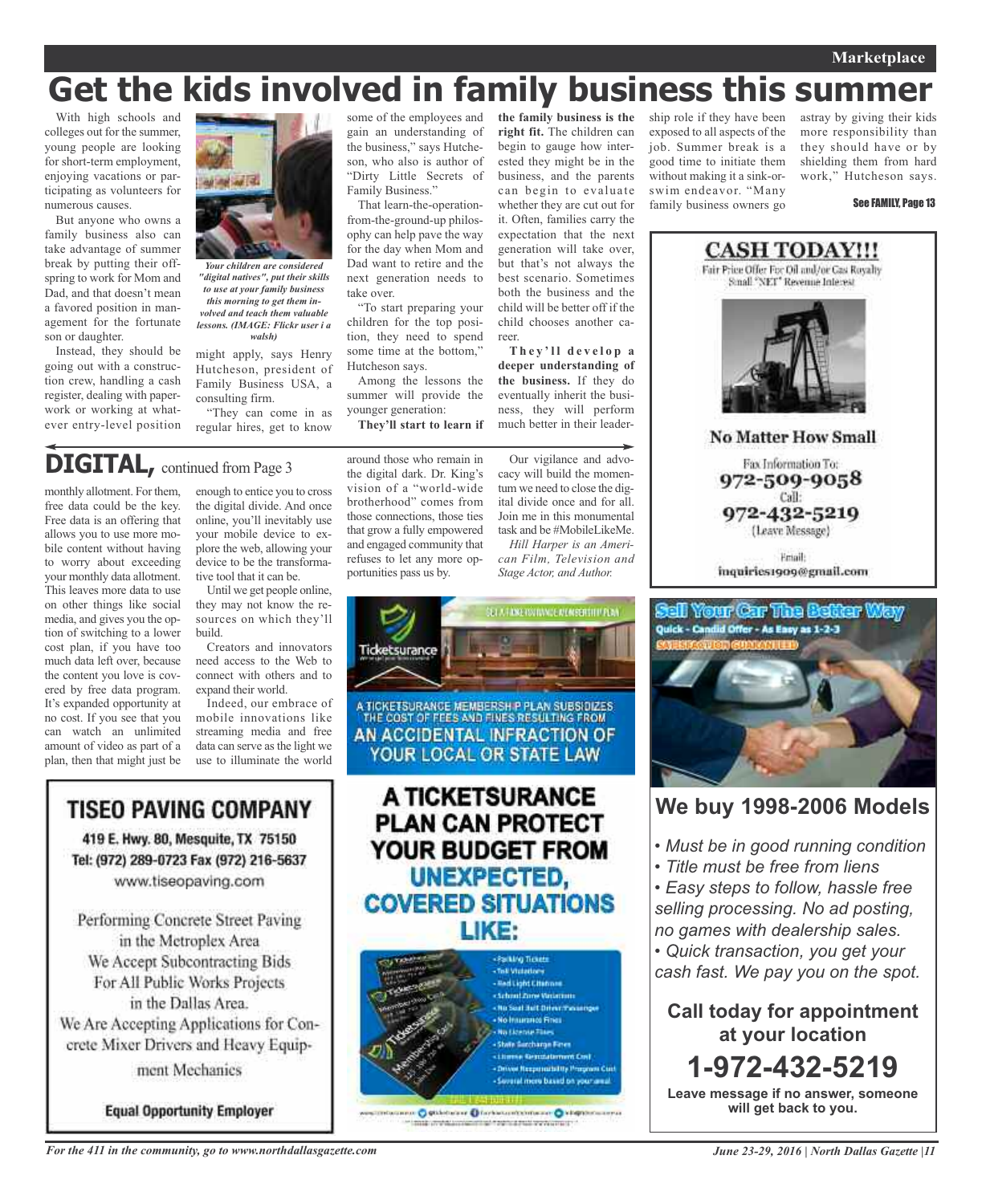## **Pallas millenials are preparing for retirements**

#### By H. Whitman Special *NDG* Contributor

Like every generation before them, millennials get criticized by their elders. Some don't like the fact that millennials are the first generation to be moving back in with their parents after college graduation. They also are cited for overuse of social media like Facebook and texting, letting face-toface communication take a back seat.

But here's one fact the criticism doesn't take into account: Millennials (whose age ranges between 18 and 34) are saving much more for retirement than the generation before them. A recent study by Merrill Lynch showed that 77 percent of Dallas millennials are mak-

ing saving for retirement a priority over the next year. Not only that, but they

started saving when they were 22. Their savings are higher than those of the Baby Boomers at the same age, and they prioritize retirement much more than previous generations.

#### **Making up for Absent Employers?**

The statistics are startling — 77 percent is a large figure. The dedication and intent to save are very admirable, especially as forecasts are that Social Security payments in retirement will increasingly fall short of fully covering living expenses.

It means that millennials are taking a sober look around them at fairly young ages and planning for their

future. That's highly admirable, especially considering that

just 34 percent of Texans have ever attempted to figure out how much they need for retirement.

The long-distance view Dallas millennials are taking could also be spurred by an increasingly smaller number of employers in the area who offer retirement plans for employees. The entire state of Texas is in the lowest 25 percent nationally when it comes to how many workers have access to retirement plans through their jobs.

Texas has company in the states of California and Florida, whose workers are also in the lowest quartile nationally. In Dallas-Ft. Worth itself, 46 percent -

nearly half — of people employed in the private sector don't have access to retirement plans.

That's sobering news for that 46 percent in general as well, not just for millennials. Dallas-Ft. Worth isn't at the bottom in the state, though that distinction belongs to McAllen, where just 23 percent of workers have access to a retirement plan through their job.And our region also does better than either Houston, Austin, San Antonio or El Paso.

In other regions of the country, the rate of access to retirement plans through work is much higher. In Grand Rapids, Michigan, for example, it is more than 70 percent.

The low rate in the Dallas-Ft. Worth area is especially

concerning since retirement savings have a major impact on life choices as we age.

A large number of retirees are now looking for something beyond the traditional care home or community, with a 2013 poll showing that 84 percent of prospective residents preferred the name "life plan community" instead. This clearly signals a change in how many wish for their retirement years to be spent, preferring an active lifestyle over something more sedentary. As the millennial generation age, it is likely that this will only continue to grow in importance and lifestyle choices will be to some degree determined by the amount of money available.

of employer retirement plans has caused millennials to be pioneers, just like generations before them. The move-inwith-parents rate allows them to save on rent, perhaps to put those savings toward retirement.

Millennials also work more side hustles — part time jobs in addition to regular employment. Being an Uber driver. Brokering on EBay. Working for Task Rabbit — and then they save the money.

Our Dallas millennials are to be congratulated, not criticized. They are preparing for non-working years under their own steam and are showing both discipline and foresight. That's something the rest of us can take a few notes from.

## **Why neglecting your personal brand can torpedo your career**

AT&T understands the importance of promoting its brand.

So do Toyota, Disney and McDonald's, just to name a few.

But individuals often don't understand just how critical it is for them to promote their personal brands as well. In fact, their careers depend on it.

"No one from the CEO to the secretary can afford not have a strong personal brand (online and off), if they want to succeed in today's job climate," says Karen Tiber Leland, a branding expert and author of "The Brand Mapping Strategy: Design, Build and Accelerate Your Brand."

A personal brand – much like those corporate brands – tells the world about you. It's a way of selling yourself and your image in a way that leaves a positive impression.

Leland points out that personal branding is not a new idea. She notes the article that Tom Peters wrote in 1997 titled "The Brand Called You" which helped give rise to the popular idea that an individual can be just as much a brand, as a soft drink or laundry detergent. She also points out that people such as Napoleon Bonaparte, Winston Churchill and Charlie Chaplin were carefully nurturing their brand images decades and even centuries before it became fashionable.

"Even though personal branding has been with us for decades," says Leland,

"the advent of social media as a daily part of all our lives, has brought it to the forefront and made it a priority in today's wired world."

Leland says there are several reasons why it's important for everyone to follow Churchill and Chaplin's lead and cultivate a personal brand. A few of those reasons include:

• You need to outshine the competition. The job market is a competitive place and it's easy to get lost in the clutter of all those other applicants. You can stand out from the crowd by carefully crafting your brand with elements that can range from the way you dress to the way you tell the story about the accomplishments you have achieved. • Social media is forcing

your hand. "It's critical to

make sure your online presence (including Facebook, LinkedIn etc.) represents you in the most powerful and professional way," says Leland. Why? Because potential employers will check them out to check you out. According to a 2015 CareerBuilder poll, 52 percent of employers use social networking sites to research job candidates. And not having social media accounts isn't a good option because 35 percent of those employers say they are less likely to interview someone who doesn't have an online presence.

• A negative image could undermine your career goals. While social media sites can help promote your personal brand, Leland says, they can also be your worst enemy. That same CareerBuilder study reported that 48 percent of employers chose not to hire someone based on socialmedia content. So ditch inappropriate photos, references to drinking, critical comments about former employers and anything else you wouldn't want a prospective employer to see.

"Anyone who plans to wait out the personal-branding trend until it passes needs a new plan," Leland says. ""It's no longer an option in career management. If you don't define your

personal brand, someone else will define it for you." *Karen Tiber Leland is a branding expert and author*

**Saving as a Way of Life** It could be that the low rate

> *of "The Brand Mapping Strategy: Design, Build and Accelerate Your Brand" (www.karenleland.com).*



#### **Same Day Move-In • GREAT Location!! (Dallas)** STOP PAYING SO MANY FEES! Our rent is FULL SERVICE. We pay for utilities – electricity, heating, air conditioning, and janitorial services … it's all included! No "Plus-E"– No "CAM."NO

PERSONAL OR BUSINESS FINANCIAL HISTORY REQUIRED! GREAT DEALS ON ONE-

ROOM SUITES! --- STOP PAYING TOO MUCH RENT! (Just North of Downtown Dallas) • Surveillance Camera • No Application or Application Fees • Five-Page lease - Short & Simple • Extremely Competitive Rates • Same-Day Move-In • Flexible Lease Terms • On-site Management, Maintenance, Leasing and Space Planning • Ample, Convenient Parking • No Credit Check • Beautiful Glass & architecturally unique Building!

**Rent Starting at \$199 per month (9.99/sq.ft.)**

Office / Medical Space 1327 Empire Central (@ I-35 Stemmons Freeway) Dallas, TX 75247 (972) 432-5219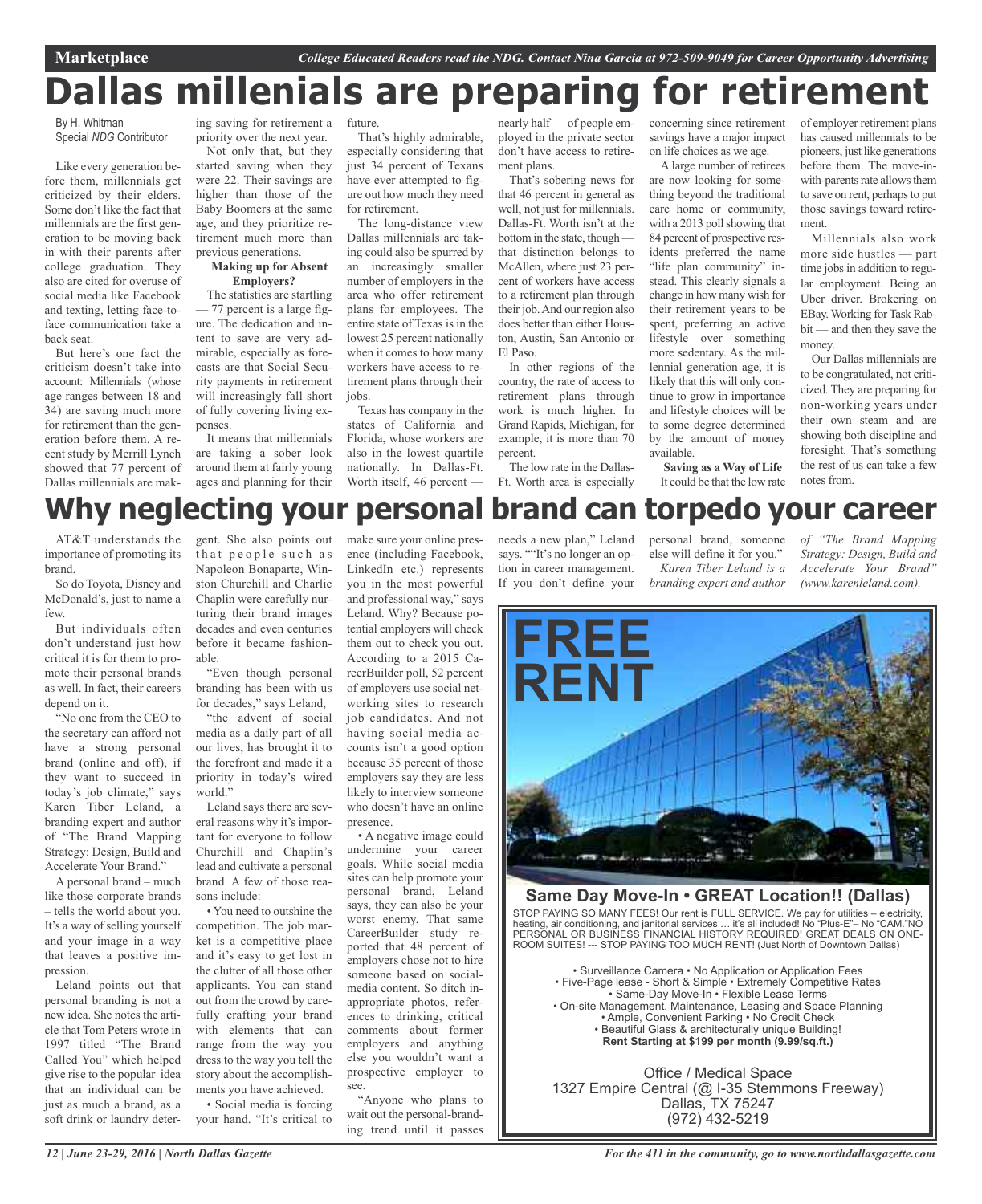### **City of Lewisville to co-host hi-tech hiring event**

The City of Lewisville is joining with the Lewisville Area Chamber of Commerce and other area partners to present a hi-tech hiring event on Thursday, June 30, 3-7 p.m., at Lewisville

Convention Center, 785 State Highway 121.

The purpose of this event is to connect hi-tech employers with qualified, educated employees. Michael Howard, Senior Principle Cybersecurity Architect for Microsoft, will provide a 45-minute presentation as part of this event. This is a free event, and parking is available on the west side of the hotel at the convention

Right now, the city of Dallas has around \$2.6 million

The money in the bank can be used to build new facilities, like parks, shopping centers, museums and other

However, it was suggested that first in order to make sure that Dallas becomes a better place, Dallas should focus on facilities

in the bank.

things.

your satisfaction, and the evening will end with an award ceremony and reception for the SAUCY students to commemorate their completion of the program. The event will take place July 16 at 6:30 p.m. at the

front seat to remind you when your baby is in the

Ask your babysitter or child-care provider to call you within 10 minutes if your child hasn't arrived on

**Focus on driving** – Avoid cell phone calls and texting while driving. Every time you park your vehicle open the back door to make sure no one has

McKinney Fire Dept.

back seat.

time.

Job seekers must register to take part in this event. Call Cristina Rodriguez at the Lewisville Area Chamber of Commerce, 972.436.9571, to reserve a spot.

homeless off of the streets. Reportedly, the city will have nearly \$3 million in the bank. However, at least \$1 million of the \$2.6 million will go away if it is not used before the fiscal year

Latino Cultural Center, located at 2600 Live Oak St. in Dallas. This is an opportunity to meet rising local design professionals. SAUCY requests <sup>a</sup> donation of \$10 for adults and \$5 for children five and older for admission.

The city also looked at ways to strengthen the partnership with Greyhound, which has been serving Dallas residents for 101 years.

ends.

also urges security personnel, parking lot attendants and the public to watch for children alone in a vehicle. Call 911 immediately. If the child seems hot or sick, they should get them out as quickly as possible.

For additional information on heat-related illness, tips on avoiding the effects of high temperatures, and a variety of other life safety topics, visitwww.mckinneyfire.org or call 972-547-

center entrance.



**Attention Suppliers of Goods, Services and Construction**

**Review Competitive Opportunities at www.bidsync.com**

**www.garlandpurchasing.com**

**972-205-2415**



REGISTER ONLINE TO TAKE THE CITY OF IRVING'S NEXT CIVIL SERVICE ENTRANCE EXAM

#### *www.cityofirving.org*

*The City of Irving does not discriminate on the basis of race, sex, religion, age or disability in employment or the provision of services.*

### **American Press\Association is seeking a statewide sales representative.**

**Statewide African**

The Texas Publishers Association is seeking a statewide sales representative to

represent the overall sales objective for the organization. Individual must have a proven sales track record with local and regional sales strategies.

Also the individual must be:

- A self-starter
- Have excellent written and verbal communication skills
- A visionary
- Professional

• Have excellent organizational skills Previous advertising agency and direct sales experience a plus. Position is commission based.

Serious inquiries only. **Please email resume to inquiries1909@gmail.com or leave a message for the position at 972-432-5219.**

#### **Dallas City Council discusses solutions for homeless** is critically needed: money. dedicated to getting the

This week the hot topics at the Dallas City Council meeting included housing for the homeless, the amount of money in the bank and how the city can utilize the funds to help the community.

The homeless problem in Dallas is not improving simply because Tent City was recently dismantled. Chronic unemployment, mental health and other issues are contributing factors of why many find themselves looking for a place to live.

Mayor Mike Rawlings has a solution, "We need more facilities to shelter homeless people, they are citizens as well and we need to treat them like they are and they matter to the community."

In order to help the homeless, there is one thing that

FASHION, continued from Page 5

dreams.

For the audience's entertainment, the show will interweave brilliant fashions with theatrical excerpts of the fashion life, presented

by Soul Repertory Theater, <sup>a</sup> supporter of the event. Clothing, accessory, and body care vendors will be available on-site to provide style and healthcare for

### **HEAT,** continued from Page <sup>4</sup>

crease 35 degrees. An infant can die in as little as 15 minutes even on a mild 75 degree day.

Unfortunately, even the most conscientious parents can overlook a sleeping baby in a car. "The biggest mistake people make is thinking "It couldn't happen to me".

To prevent vehicular heat stroke deaths, McKinney Fire Dept. recommends learning the following safety tips. You can also tape them to the dashboard. **Back seat** – Put some-

thing in the back seat so you have to open the door when leaving the vehicle – cell phone, employee badge, handbag, etc.

Every child should be correctly restrained in the back seat.

**Stuffed animal** – Move it from the car seat to the

### **FAMILY**, continued from Page 11

"You want to avoid setting them up for failure, but you also don't want to encourage a sense of entitlement."

**They'll profit from other viewpoints.** Parents shouldn't assume that only they can judge how well the son or daughter is doing during this summer exploration. "Find employees who can give you honest opinions on how well your children are working out," Hutcheson says. "Your children likely act differently around you than around others, so a third-party assessment can help in evaluating their strengths and weaknesses."

"One of the other lessons they will learn from this summer experience is the same one all teenagers and young adults learn when they take a summer job – the value of hard work," Hutcheson says. "It's easy sometimes to create a comfortable ride for children, but the most valuable dollar they'll ever get is the one they earn on their own."

*Henry Hutcheson is president of Family Business USA and specializes in helping family and privately held businesses successfully manage transition, maintain harmony,*

been left behind.

*and improve operations. He is a popular speaker at professional, university and corporate-sponsored events, and is author of "Dirty Little Secrets of Family Business."*

### **North Dallas Gazette is looking for a Writer / Stringer in the Irving Area.**

2893.

Candidate would cover Irving City Council Meetings & Irving ISD Board Meetings.

Also, Candidate would be a contributing writer, submitting general interest stories from the Irving area.

Interested?

**Send resume and writing samples to: inquiries1909@gmail.com**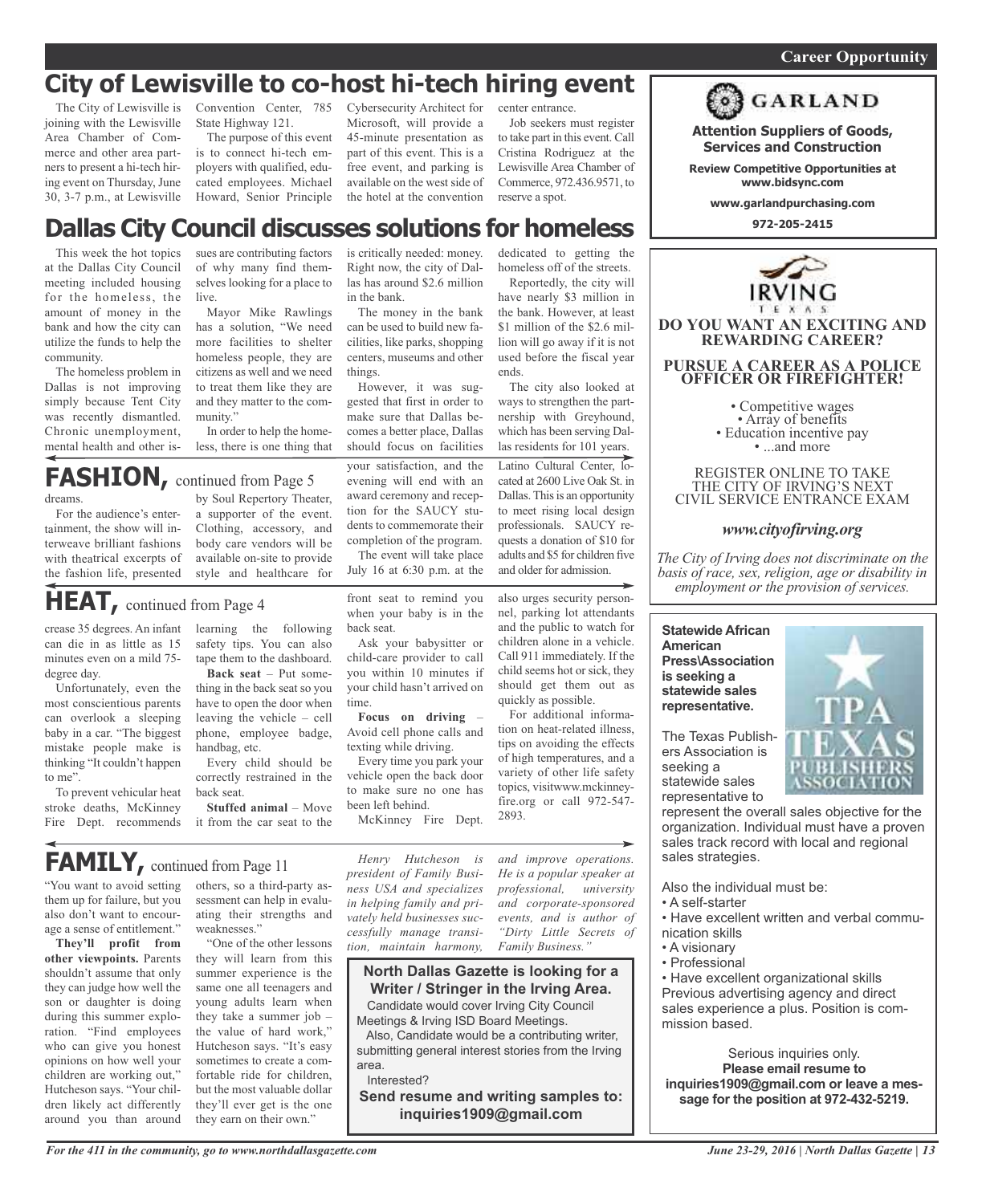### **Church Happenings www.NorthDallasGazette.com**

### **BETHEL BIBLE FELLOWSHIP, CARROLLTON (A PLACE TO BELONG)**

#### **June 26, 9:45 a.m.**

You're invited to our Sunday Morning "Prayer and Meditation" followed by Morning Worship Service at 10 a.m. See what God is doing through and with us; you will be blessed.

#### **June 26, 12 Noon**

How do you impact others? Join us Sunday at noon in Bible Study; Senior Pastor Woodson or Pastor Brenda Patterson will teach a series on "Design for Discipleship, Book 3 and Chapter 4."

Learn how to introduce others to Christ and make Him known to them; to help others know and grow in God's word; and to give others clarity and direction.

#### **June 22, 7 p.m.**

Join us in Wednesday's Prayer and Bible Study Class with Senior Pastor Woodson and Pastor Brenda Patterson teaching a series on "Design for Discipleship, Book 3 and Chapter 4." Spiritual maturity is God's desire for you. It's Time to Grow; Ephesians 4:12 & 13.

Dr. Terrance Woodson, Senior Pastor 1944 E. Hebron Parkway Carrollton, TX 75007 972-492-4300 www.bethelbiblefellowship.org

#### **CHRIST COMMUNITY CHURCH IN RICHARDSON**

 $\mathcal{L}_\text{max}$  , which is a set of the set of the set of the set of the set of the set of the set of the set of the set of the set of the set of the set of the set of the set of the set of the set of the set of the set of

**June 26, 10 a.m.** You're invited to join us for Sunday Worship Service as we praise and worship God for His blessings.

**June 29, 7 p.m.** Join us at 12 Noon with Rev. Viveca Potter teaching on the Word of God; come

back at 6:45 p.m. for Corporate Prayer and stay for Senior Pastor Autry at 7:30 p.m. teaching on the Word of God. Our youth will come for Food and Fellowship at 7 p.m. followed by Bible Study at 7:30 p.m.

Dr. Terrence Autry, Senior Pastor 701 Centennial 972-991-0200 Richardson, TX 75081 www.Christcommunityrichardson.org

### **FELLOWSHIP CHRISTIAN CENTER CHURCH IN ALLEN "THE SHIP"**

 $\mathcal{L}_\text{max}$  , which is a set of the set of the set of the set of the set of the set of the set of the set of the set of the set of the set of the set of the set of the set of the set of the set of the set of the set of

**June 26, 8 a.m. Every 4th Sunday** Calling All Youth! Join our Hype Sunday Worship (first service only) on our main campus at 200 West Belmont Drive and be blessed; followed by our Sunday Worship Services at Bolin Elementary School in Allen, Texas 75002 and bring someone with you, you will be blessed.

**June 29, 12 p.m.**

Join us in our Wednesday's 12 Noon-Day Live, Prayer and Bible Study and/or our Wednesday Night Live, Prayer and Bible Study at 7 p.m. to learn more about God's Word at the Joycie Turner Fellowship Hall, 200 West Belmont Drive in Allen. Be encouraged by God's plan for your maturity and His glory; and most of all, be prepared to grow.

Dr. W. L. Stafford, Sr., Ed. D. Senior Pastor 5705 Cheyenne Drive at Bolin Elementary School in Allen 75002 for Sunday Morning Worship and the Admin. Building Address is 200 W. Belmont Drive Allen, TX 75013 972-359-9956 www.theship3c.org  $\overline{\phantom{a}}$  , and the set of the set of the set of the set of the set of the set of the set of the set of the set of the set of the set of the set of the set of the set of the set of the set of the set of the set of the s

### **INSPIRING BODY OF CHRIST CHURCH, Let's Go Fishing! MATTHEW 4:19**

**June 26, 7:30 and/or 11:30 a.m.** You're invited this Sunday as we praise, worship, honor and magnify God's Holy name.

**June 27, 7 p.m.** Join us in Monday School as we grow in God's Word and learn what God has to say to us.

Pastor Rickie Rush 7701 S Westmoreland Road Dallas, TX 75237 972-372-4262 www.Ibocchurch.org  $\mathcal{L}$  , and the set of the set of the set of the set of the set of the set of the set of the set of the set of the set of the set of the set of the set of the set of the set of the set of the set of the set of the set

### **MT. OLIVE CHURCH OF PLANO (MOCOP)**

**June 26, 10 a.m.** Join us for Worship Service as we praise and worship God for His Honor and His glory; and don't forget to comeback at 7 p.m. for our Brazilian Church.

### **June 29, 7 p.m.**

You're invited to our Wednesday's Bible Study class; you will learn what God has to say to us. Come to be encouraged by God's plan for your spiritual growth and His glory.

Pastor Sam Fenceroy Senior Pastor and Pastor Gloria Fenceroy 300 Chisholm Place Plano, TX 75075 972-633-5511

### Investors Liquidation Sale: **Laurel Land Cemetery Burial Plot For Sale (one space) Section # 3, Space # 15, Lot # 20**



Laurel Land Cemetery charges for cost of single Plot: \$3995.00 Discount Amount, if you act right away: <\$1745.00> (your savings) Your Cost: \$2250.00

> **Call Today! 972.432.5219** (leave message,if no answer)

#### www.mocop.org  $\mathcal{L}_\text{max}$  , which is a set of the set of the set of the set of the set of the set of the set of the set of the set of the set of the set of the set of the set of the set of the set of the set of the set of the set of

### **SHILOH MBC IN PLANO (WHERE COMMUNITY BECOMES FAMILY)**

#### **June 26, 8 a.m. and 11 a.m.**

Please join us for Sunday Morning Worship Service and be blessed by God.

### **June 29, 7 p.m.**

You're invited to our Wednesday's Bible Study to learn more about God's Word. Come and be encouraged by God's plan for your maturity and growth; it's all for His glory and His honor.

Our church ministries offer opportunities for motivation and growth; join us and see.

### **July 10, 8 a.m. And 11 a.m.**

Join us for Friends & Family Day for Worship Services and fellowship as we give God all glory, honor and praise.

Dr. Isaiah Joshua, Jr. Senior Pastor 920 E. 14th Street Plano, TX 75074 972-423-6695 www.smbcplano.org



Kedra A. Flowers CPA PC

www.**IRSsafe**.com

NDG now has a "Special Advertising Package"for churches and non-profit organizations that need to let the community know about your Special Event.

### Opportunity You Can Measure...

### **Church Events**

- Church Anniversary
- Pastor's Anniversary
- Women's Day
- Men's Day

### **Non-Profit Org. Events**

- Fundraisers
- (Concerts)
- Special Events
- (Personal or Community)

### Special Rate \$199

(Black & White, per insertion) Ad size - 4.905"x 6"(Quarter Page, B&W) (NOTE: Color Ad \$75 extra per inserion) Production disclaimer - NDG ad meake-ready is not included in promotion. Layout/production of "copy ready"ad will be a nominal extra cost. E-mail ad copy to: Marketing@NorthDallasGazette.com or call our Marketing Department today! 972-509-9049

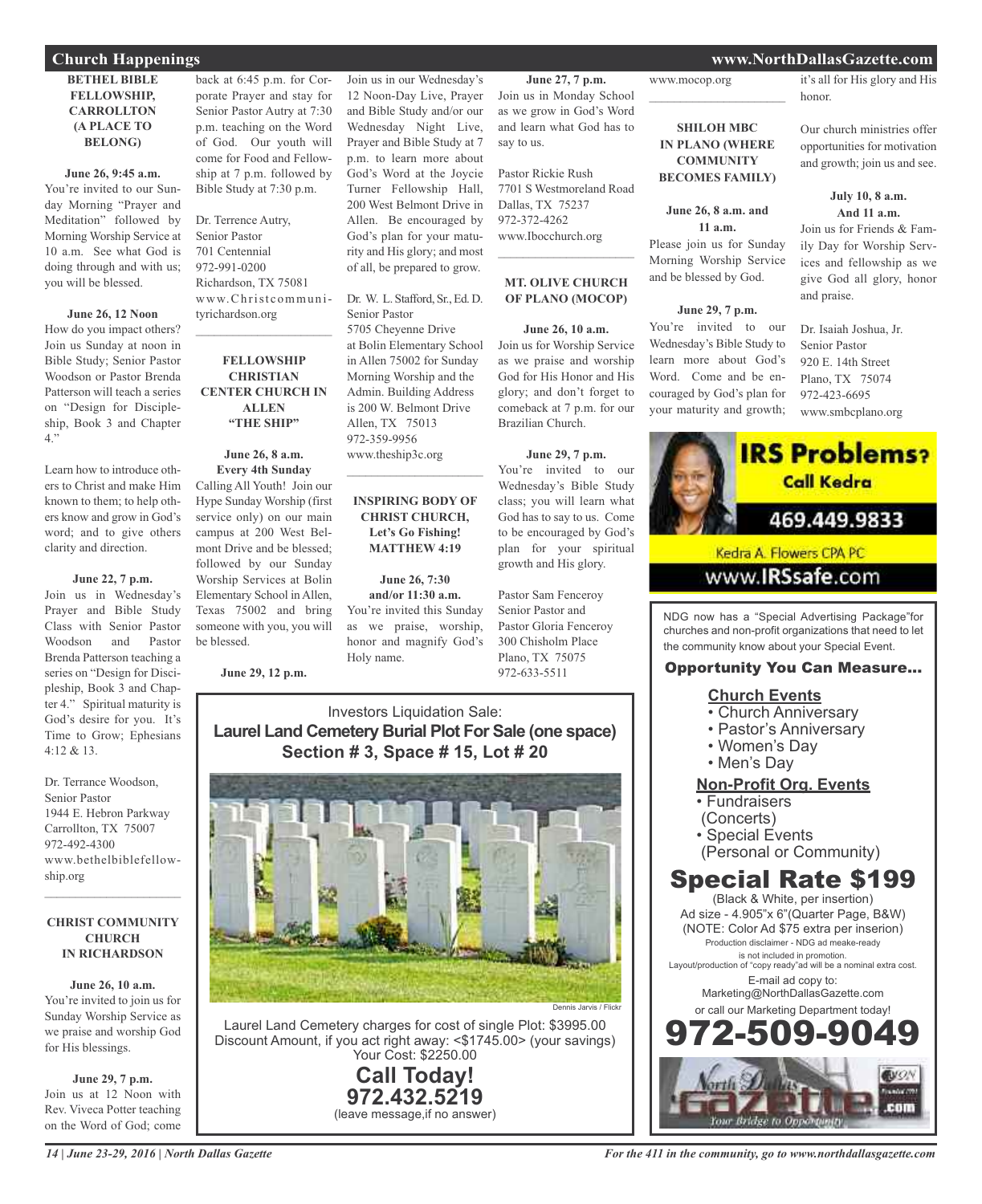#### **www.NorthDallasGazette.com Church Directory**

# **Your defining moment with God**



*Send email to: businessoffice@ northdallasgazette.com to sign up for Sister Tarpley's weekly electronic newsletter.*

*"And Jacob called the name of the place Peniel: for I have seen God face to face and my life is preserved."* **Genesis 32:30.**

Every believer in Jesus Christ must have a defining moment in their life; a friend and I were discussing this fact one day because a man that we both know personally is fighting a drug and alcohol problem.

He constantly says that he wants to stop and straighten his life but doesn't seem to make any head way toward his desire.

My mind began to reminisce of my defining moment, when I came face to face with God. I went to church regularly but something was missing from my life and I didn't know what.

However, I knew that my

oldest sister, Eloyd, had been praying for me all through my college years that I would come to the Lord, confess my sins and seek His guidance for my life.

What made this moment so different? I began to think of how good God had been to me and to my family. I began to count my blessings one by one and I realized that only a God that loves me so unconditionally understood my misery and only He could help me and give me His peace.

When Dr. Martin Luther King, Jr. said in one of his famous speeches, "I've Been to the Mountaintop" on April 3, 1968, he closed the speech with, "And so I'm happy, tonight. I'm not worried about anything. I'm not fearing any man! My eyes have seen the glory of the coming of the Lord! I believe that was his defining moment.

The last time that Jacob, in the Bible, saw his brother Esau after years of separation was when he manipu-

North Dallas Gazette takes a moment to reflect on the past with **Historical Perspectives from Sister Tarpley** Hear what it was like growing up in <sup>a</sup> very dif-

lated the birthright from Esau. Jacob assumed that his brother was going to try and kill him.

Jacob sends gifts ahead as a peace offering. He spends a restless night in prayer asking God to spare his and



*Senior Pastor Terrance Woodson, Bethel Bible Fellowship in Carrollton, welcoming new members, Mrs. Sharon White and Minister Bernadette Moore to the church; and just in time for our mission trip to Sand Branch, Texas for a day of clean up, fix up and fellowship, Saturday, June 25, 2016. Everyone is welcome to join us.*



his family's life when he met his brother.

Jacob had lived a life of control and manipulation. Yet, there is something in Jacob God finds worthy of redemption (only God knows the mind, thoughts and motive of any man.)

Jacob now has a heart that wants to serve and be used of God. But God must do something in Jacob to carve away the bad traits in his life.

God sends an angel in the form of a man to wrestle away the ruthlessness in Jacob. *"When the angel*

*saw that he could not overpower him, he touched the socket of Jacob's hip so that the hip was wrenched as he wrestled with the man."* **Genesis 32:25 & 26**.

Jacob's natural abilities were so great that God literally had to make him a weaker man, physically, in order for God's power to be manifested in his life. I believe that this was Jacob's defining moment; he came face to face with God.

If you let God do the work needed in you, even your enemies will be at peace with you.





Īsiah Joshua, Jr. Fustor

the Word. Preaching the Gospel, Reaching the World

Worship Times: 8 and 11 a.m. Sunday School: 9:45 a.m. Mid-week: Wednesday at 7:00 p.m. Youth Church: Every 3rd, 4th, and 5th Sunday at 10:45 a.m. AWANA: Wednesday at 6:30 p.m. Contact Information: 972-423-6695 www.smbcplano.org

ferent Dallas when Booker T. Washington was <sup>a</sup> black school. Sister Tarpley graduated frm there and went on to college and later became <sup>a</sup> city councilmember in Carrollton. **Look for NDGTV at NorthDallasGazette.com**Second Keyboardist Needed: Please CaB For Info DE Fellowship Christian<br>BIB Center Church ww.theshlp3c.org 972.359.9956 200 W. Bernsht Drive . - Allen, TX 75013 A Kingdom Building Church **Early Morning Service** Sunday Morning Worship 00 W. Belmont Drive **Nexty Elementary** Alice TX 75013 1450 Ethnologies Drug-Allen, 1X 75002 **图 00 点 图** Wadnasday Night Live **DO W. Retroem Days** Allen, TX 75013

*For the 411 in the community, go to www.northdallasgazette.com*